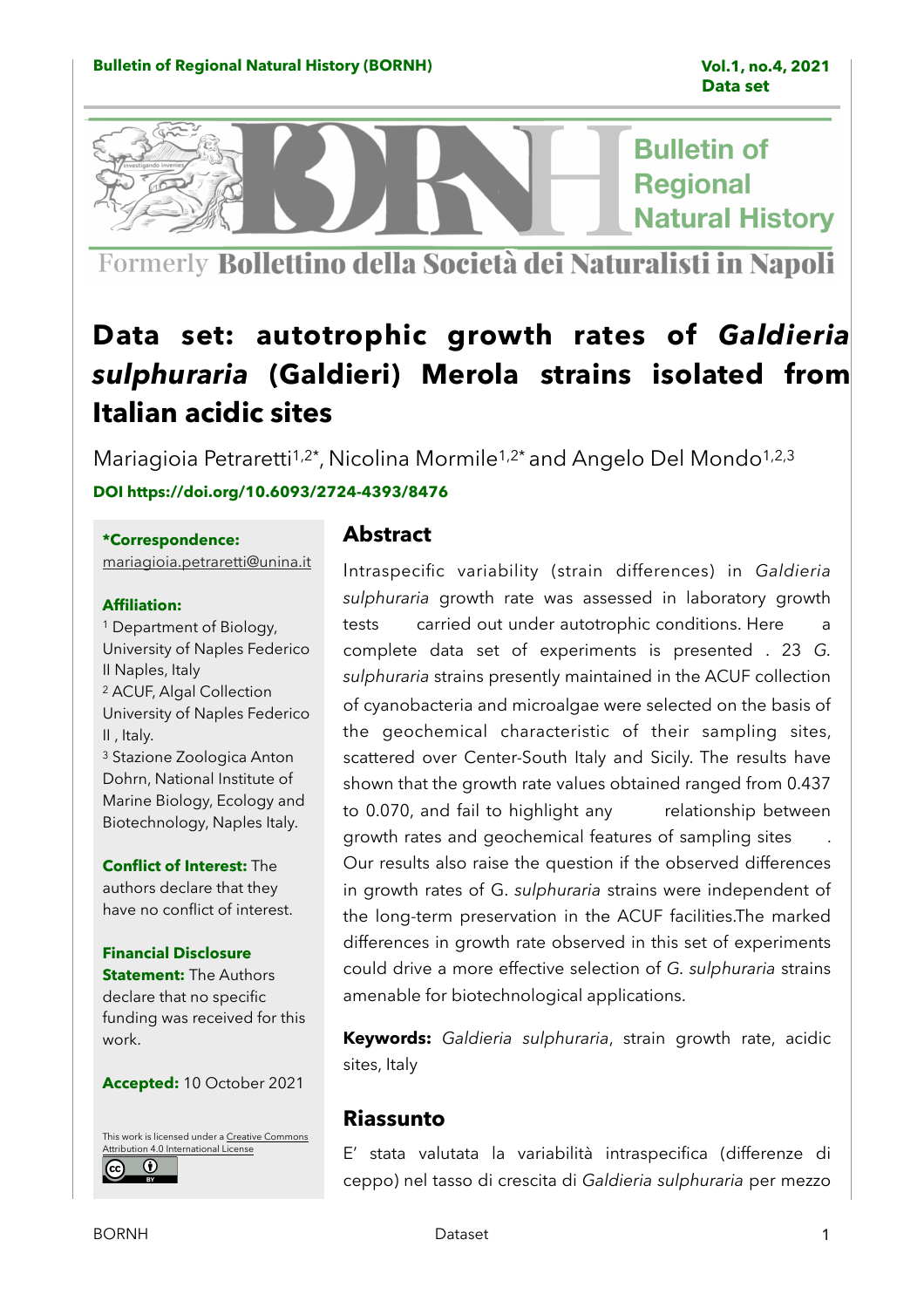di test di crescita eseguiti in laboratorio in condizioni autotrofe. Qui viene presentato un set completo di dati sperimentali. 23 ceppi di *G. sulphuraria* attualmente mantenuti in ACUF, collezione di cianobatteri e microalghe, sono stati selezionati sulla base delle caratteristiche geochimiche dei loro siti di campionamento, sparsi nel Centro-Sud Italia e in Sicilia. I risultati hanno mostrato che i valori del tasso di crescita ottenuti variano da 0,437 a 0,070 e che non è stata trovata alcuna relazione tra tassi di crescita e caratteristiche geochimiche dei siti di campionamento. I nostri risultati pongono la questione se le differenze nei tassi di crescita osservati tra ceppi di *G. sulphuraria* siano indipendenti dall'acclimatazione nella collezione ACUF, nella quale sono coltivati da oltre 25 anni.I ceppi di *G. sulphuraria* che hanno mostrato un maggiore tasso di crescita potrebbero essere impiegati, dunque, per future applicazioni biotecnologiche.

**Parole chiave:** *Galdieria sulphuraria*, ceppi, tasso di crescita, siti acidi, Italia

## **How to cite**

M. Petraretti, N. Mormile and A. Del Mondo (2021). Data set: autotrophic growth rates of *Galdieria sulphuraria* (Galdieri) Merola strains isolated from Italian acidic sites. Bulletin of Regional Natural History (BORNH), Bollettino della Società dei Naturalisti in Napoli. Vol.1, n. 4, pp. 1- 21 ISSN: 2724-4393.

# **Introduction**

The genus *Galdieria* (Galdieriaceae, Cyanidiophytina) encompasses five species of microalgae, thriving in hydrothermal and acidic sites worldwide (Albertano et al., 2000, Pinto et al., 2007). *Galdieria* has been defined as a polyextremophile (Capece et al., 2013), being able to grow at very low pH values, and within a temperature range from 20°C to about 50 °C (Hirooka et al., 2020), as well as under different nitrogen regimes (Hirooka and Myiagishima, 2016), in autotrophic, mixotrophic and heterotrophic conditions (Curien et al. 2021).

The biotechnological potential of *Galdieria* has been largely studied in recent years: wastewater treatments, recovery of rare elements, phycocyanin and glycogen production and nutritional applications represent only some of the promising fields for its exploitation (Čížková et al., 2019, Čížková et al., 2020, Carbone et al., 2020). However, it has infrequently been investigated if different strains assigned to the same *Galdieria* species exhibit different growth performances, especially in terms of growth rate, a feature that plays a fundamental role in the selection of a strain for biotechnological use.

In 1970s' Taddei and Pinto (1976) performed an extensive sampling campaign, collecting populations of Cyanidiophytina in more than 120 acid sites of Italy. Four main kinds of acidic sites were described by the authors: fumaroles, putizzes, sulphur springs, and sulphur mines. Most of *Galdieria sulphuraria* strains collected by Taddei and Pinto, were subsequently isolated and are still maintained as a part of the ACUF phycobank of living strains (D'Elia et al. 2018, [www.acuf.net](http://www.acuf.net)). To ascertain if *G. sulphuraria*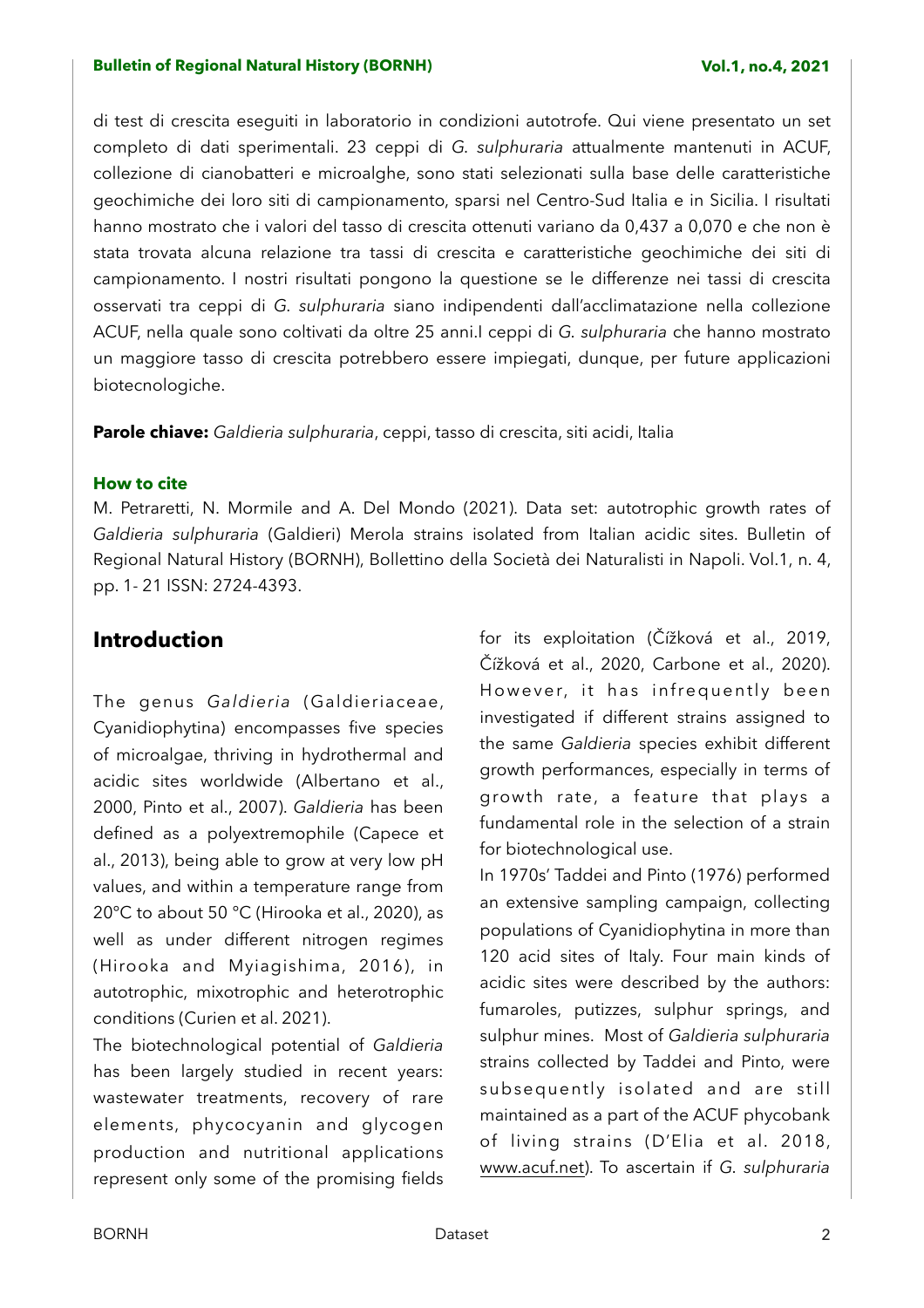strains from different sites show peculiar growth rates, we selected 23 strains isolated from Central and South Italy acid sites with different environmental conditions. For these strains, data were available on growth experiments performed under controlled light, temperature and stirring conditions (Di Cioccio, 2009). A complete dataset related to these experiments is presented here, along with variance-based analysis, with the aim of identifying possible promising strains for biotechnological applications.

# **Materials and Methods**

The data are taken from Di Cioccio (2009), and concerns axenic cultures of 23 *G. sulphuraria* strains. In Table 1 geographic coordinates and characteristics of sampling sites are reported for the considered strains. The strains were grown in 100 ml Erlenmayer flasks (50 ml culture volume) in sterile modified Allen medium (see recipe at [www.acuf.net](http://www.acuf.net)) acidified at pH 1.5, and at a controlled temperature of  $35 \pm 1^{\circ}$ C. The flasks were placed on a plexiglass shaking apparatus rotating at 62 rpm, with a continuous irradiance of 100 µmol photons m<sup>-2</sup> s<sup>-1</sup>, provided by a daylight fluorescent lamps (Osram Lumilux T5 FC). Triplicate flasks were used for each strain, with a starting inoculum of 0.5 ml from an exponential growing culture (ranging from 0.2 to 0.4 O.D.). Growth was monitored by measuring the optical density at 550 nm with a Secoman 250 Spectrophotometer.

The exponential phase was assessed for each strain based on the logarithmic shape of its growth curve, after logarithmic conversion of optical densities, and the growth rate was calculated according to the equation:

$$
\frac{Ln(Nt)-Ln(N0)}{(t-t0)}
$$

Where:

- Nt is the optical density at the final time
- $\bullet$  N<sub>0</sub> is the optical density at the initial time
- T is the final time (days)
- $T_0$  is the initial time (days)

The growth rates obtained for each strain were compared using the analysis of variance (ANOVA) followed by Tukey test for multiple comparisons. Values of  $p \leq 0.05$ were considered statistically significant and are reported in Table S2.

All the analyses were performed using the GraphPad Prism 8.00 software for Windows (GraphPad Software, San Diego, CA, USA).

A principal component analysis (PCA) was employed to evaluate the existence of gradients between growth rates and environmental factors . In addition, the types of sampling acid sites were used as supplementary qualitative variables. The analysis was performed using XLSTAT-Sensory version 2015.6.01 (Addinsoft).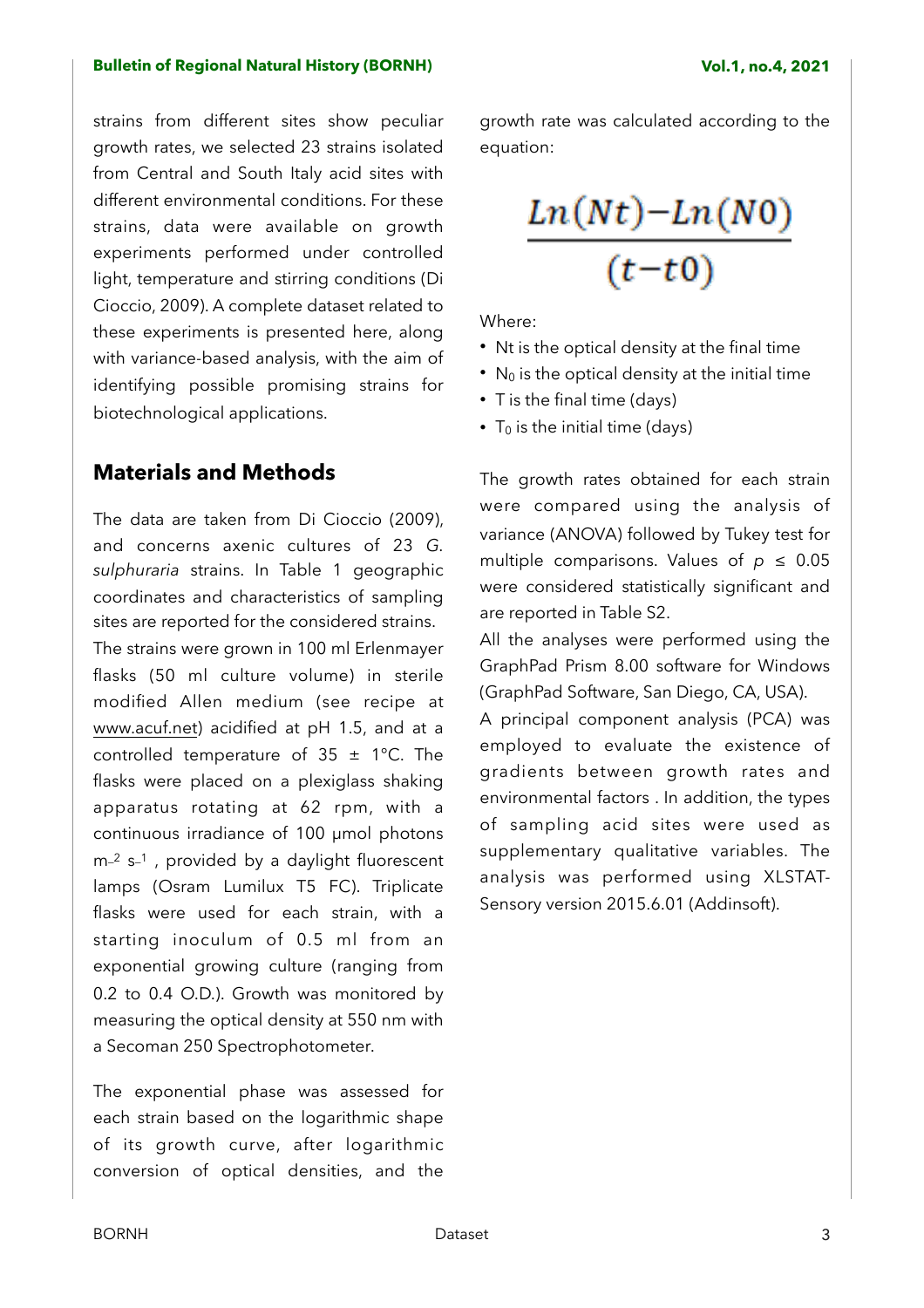**Table 1** - List of the sampling sites of *G. sulphuraria* strains included in this study. fm = fumaroles; pz = putizze ; ss = sulphur springs; sm = sulphur mines.

| Strain n°               | site                                            | habitat | longitude  | latitude pH |     | Temperature (°C) |
|-------------------------|-------------------------------------------------|---------|------------|-------------|-----|------------------|
| $\mathbf{2}^-$          | Pozzuoli, Pisciarelli (NA)                      | fm      | 1°41'47"E  | 40°49'46"N  | 1.0 | 36               |
| 4                       | Castellamare del Golfo, Terme<br>Segestane (TP) | SS      | 0°26'23"E  | 37°58'18"N  | 1.0 | 35               |
| 5                       | Veiano, acque minerali (VT)                     | SS      | 0°20'29"W  | 42°13'05"N  | 1.0 | 38               |
| 6                       | Acquasanta Terme, terme (AP)                    | SS      | 0°57'29"E  | 42°46'19"N  | 1.6 | 35               |
| $\overline{\mathbf{z}}$ | Viterbo, Zitelle (VT)                           | SS      | 0°23'29"W  | 42°25'32"N  | 1.5 | 21               |
| 9                       | Nepi, terme dei Gracchi (VT)                    | SS      | 0°06'38"W  | 42°12'58"N  | 0.8 | 12               |
| 10                      | Tivoli, Acque Albule (RM)                       | SS      | 0°16'00"E  | 41°58'02"N  | 1.0 | 24               |
| 13                      | Alì Terme, Granata Cassibile (ME)               | SS      | 2°58'39"E  | 38°00'32"N  | 1.0 | 32               |
| 16                      | Cerchiara di Cal., piscina di Ninfe (CS)        | SS      | 3°57'01"E  | 39°50'26"N  | 1.5 | 20               |
| 17                      | Contursi, bagni Forlenza (NA)                   | SS      | 2°46'32"E  | 40°39'06"N  | 1.5 | 31               |
| 21                      | Lipari, isola Vulcano (ME)                      | SS      | 2°30'27"E  | 38°24'50"N  | 1.0 | 38               |
| 22                      | Casamicciola Terme, Montecito (NA)              | fm      | 1°26'37"E  | 40°44'24"N  | 1.5 | 34               |
| 63                      | Comitini, Comitini Solfare (AG)                 | sm      | 13°29'28"E | 37°24'23"N  | 1.4 | 25               |
| 64                      | Favara, Ciavolotta (AG)                         | sm      | 13°39'00"E | 37°16'15"N  | 1.5 | 25               |
| 70                      | Rocca San Felice, Mefite (Ansanto)<br>(AV)      | pz      | 2°41'36"E  | 40°58'25"N  | 0.9 | 18               |
| 75                      | Casteltermini, Cozzo Disi (AG)                  | sm      | 13°41'07"E | 37°30'42"N  | 1.5 | 25               |
| 79                      | Palazzo al Piano (SI)                           | pz      | 11°09'44"E | 43°16'96"N  | 1.5 | 32               |
| 80                      | Raddusa, Destricella (CT)                       | sm      | 14°32'36"E | 37°31'03"N  | 2.0 | 22               |
| 101                     | Aidone, Baccarata (EN)                          | sm      | 14°27'30"E | 37°23'00"N  | 1.0 | 25               |
| 133                     | Acireale, Santa Venera (CT)                     | SS      | 2°34'00"E  | 37°36'14"N  | 2.5 | 21               |
| 162                     | Strongoli, Comero (CZ)                          | SS      | 4°34'03"E  | 39°16'28"N  | 1.3 | 18               |
| 215                     | Vico Equense, Scraio (NA)                       | SS      | 1°58'57"E  | 40°40'17"N  | 1.5 | 19               |
| 216                     | Monterotondo, Lago Boracifero (GR)              | fm      | 10°48'43"E | 43°09'04" N | 1.5 | 34               |

# **Results and Discussion**

In Table S1 are reported the original experimental data obtained from growth experiments carried out by Di Cioccio (2009) on 23 *G. sulphuraria* strains, and in Table S2 are presented the results of ANOVA test containing only the significant scores.

The growth rates obtained for each strain are shown in figure 1A.

The values obtained ranged from 0.437 for the strain 162 to 0.070 for strain 117.

Overall, statistical analyses seem to suggest significant yet not definitive differences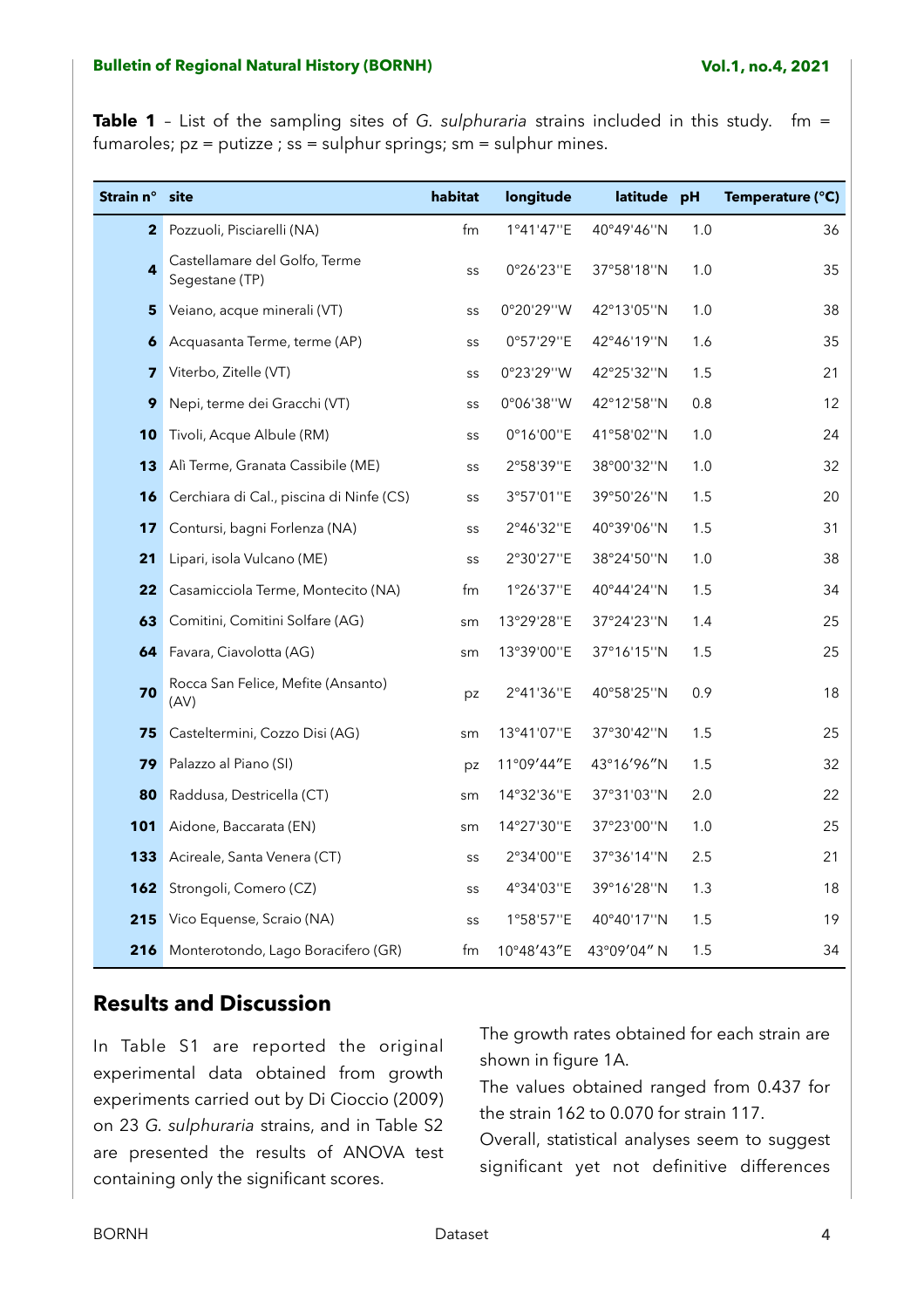between growth rates of selected *G.sulphuraria* strains, due to the reduced sample size. The ordination of strains with respect to growth rates and geochemical characteristics of sampling sites was evaluated by PCA, (Fig. 1B). The percentage of variance explained by PC1 was 39.86%, while PC2 explained 34.90% of the variance.



**Figure 1:** A) Growth rates of the 23 *G. sulphuraria* strains presented in Table S1. Data are shown as the means  $\pm$  SD of three independent experiments. B) Principal component analysis to test the relationships between *G.sulphuraria* and environmental factors (red arrows). For the abbreviations "fm", "pz", "sm", "ss" see Table 1.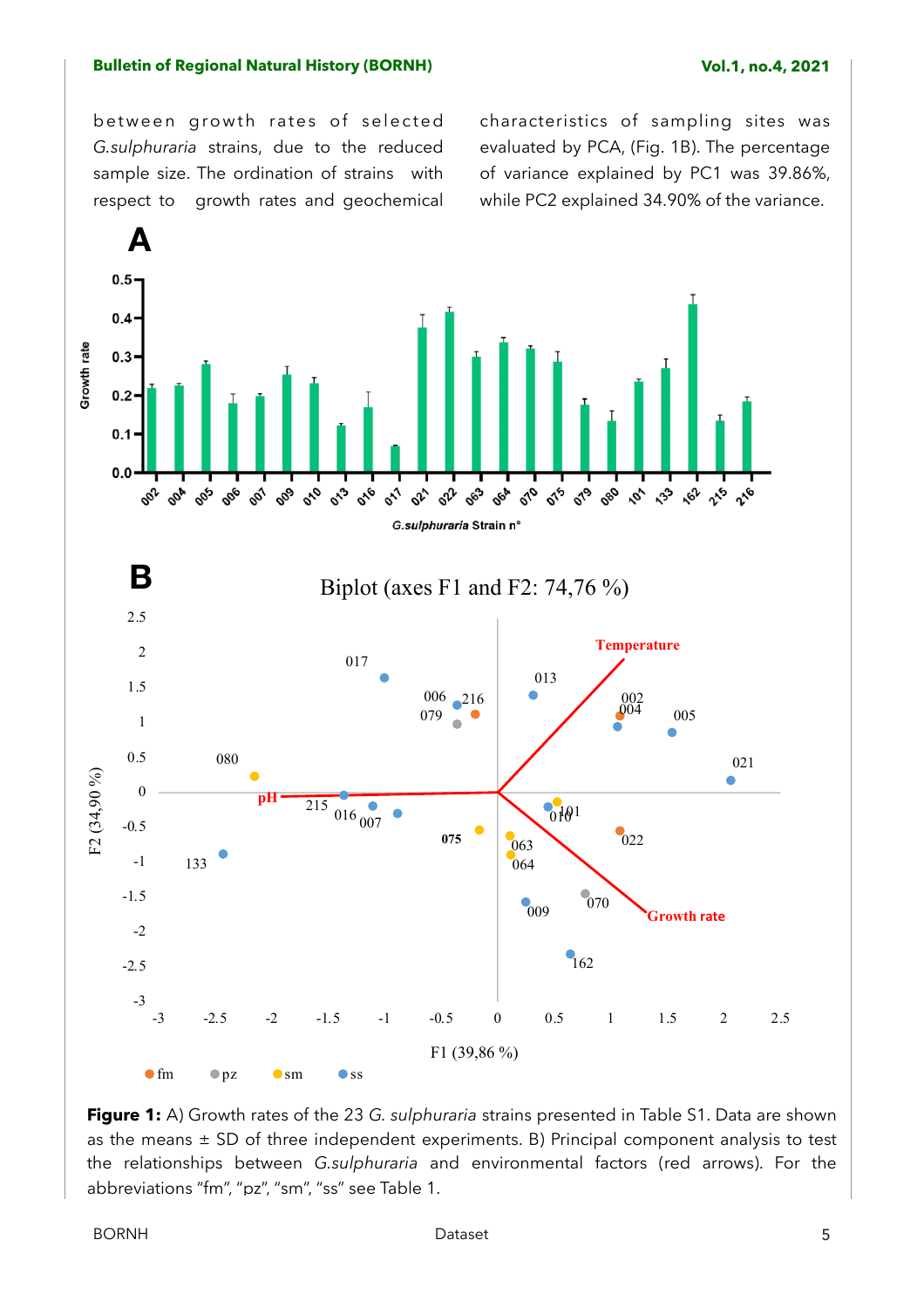# **Author contributions**

Conceptualization, M.P. and A.D.M.; methodology, M.P.; software, M.P. ; A.D.M. and N.M.; validation, A.D.M., and N.M.; data curation, M.P.; writing—original draft preparation, M.P.; writing—review and editing,M.P.; N.M.; A.D.M.; supervision, A.D.M. All authors have read and agreed to the published version of the manuscript.

# **References**

- Albertano, P., Ciniglia, C., Pinto, G., & Pollio, A. ,2000. The taxonomic position of *Cyanidium, Cyanidioschyzon* and *Galdieria*: An update. Hydrobiologia, 433, 137–143.
- Capece, M. C., Clark, E., Saleh, J. K., Halford, D., Heinl, N., Hoskins, S., & Rothschild, L. J. ,2013. Polyextremophiles and the constraints for terrestrial habitability. In Polyextremophiles . Springer, Dordrecht pp.3-59.
- Carbone, D.A., Olivieri, G., Pollio, A. *et al.* 2020. Biomass and phycobiliprotein production of *Galdieria sulphuraria*, immobilized on a twin-layer porous substrate photobioreactor. Applied MicrobiologicalBiotechnology 104, 31 09–3119 . https://doi.org/10.1007/ s00253-020-10383-8
- Curien, G., Lyska, D., Guglielmino, E., Westhoff, P., Janetzko, J., Tardif, M., ... & Finazzi, G. 2021. Mixotrophic growth of the extremophile galdieria sulphuraria reveals the flexibility of its carbon assimilation metabolism. New *Phytologist*. doi: 10.1111/nph.17359.
- Čížková, M., Vítová, M., & Zachleder, V. 2019. The red microalga *Galdieria* as a promising organism for applications in biotechnology. In: (M. Vítová ed.) Microalgae-from physiology to application. Academy of Sciences of the Czech Republic, Intech Open.
- Čížková M., Mezricky P., Mezricky D., Rucki M., Zachleder V. and Vítová M. 2020: Bioaccumulation of Rare Earth Elements from Waste Luminophores in the Red Algae, Galdieria phlegrea. Waste and Biomass Valorization, [doi:](https://doi.org/10.1007/s12649-020-01182-3) [10.1007/s12649-020-01182-3](https://doi.org/10.1007/s12649-020-01182-3)
- D'Elia, L., Del Mondo, A., Santoro, M., De Natale, A., Pinto, G., & Pollio, A. 2018. Microorganisms from harsh and extreme environments: a collection of living strains at ACUF (Naples, Italy). Ecological Questions, *29*(3), 63-74.
- Di Cioccio D. 2009. Preliminary survey on the biotechnological use of extremophiles algae. Master thesis, University of Naples "Federico II".
- Hirooka, S., Tomita, R., Fujiwara, T., Ohnuma, M., Kuroiwa, H., Kuroiwa, T., & Miyagishima, S. Y. 2020. Efficient open cultivation of cyanidialean red algae in a cidified seawater. Scientific Reports, 10(1), 1-12. doi:10.1038/ s41598-020-70398-z.
- Hirooka, S. & Miyagishima, S. Y. 2016. Cultivation of acidophilic alga *Galdieria sulphuraria* and *Pseudochlorella* sp. YKT1 in media derived from acidic hot springs. *Front. Microbiol.* 7, 2022. [doi:](https://doi.org/10.3389/fmicb.2016.02022) [10.3389/fmicb.2016.02022](https://doi.org/10.3389/fmicb.2016.02022).
- Pinto G. & Taddei R., 1976 Le alghe delle acque e dei suoli acidi italiani. Delpinoa, 18-19:77-106.
- Pinto, G. et al. 2007. Species composition of cyanidiales assemblages in Pisciarelli (Campi Flegrei, Italy) and description of *Galdieria phlegrea* sp. nov. – In: Seckbach, J. (ed.), Algae and c y a n o b a c t e r i a in e x t r e m e environments. Springer, pp. 488–501.

## **Bulletin of Regional Natural History (BORNH) ISSN 2724-4393.**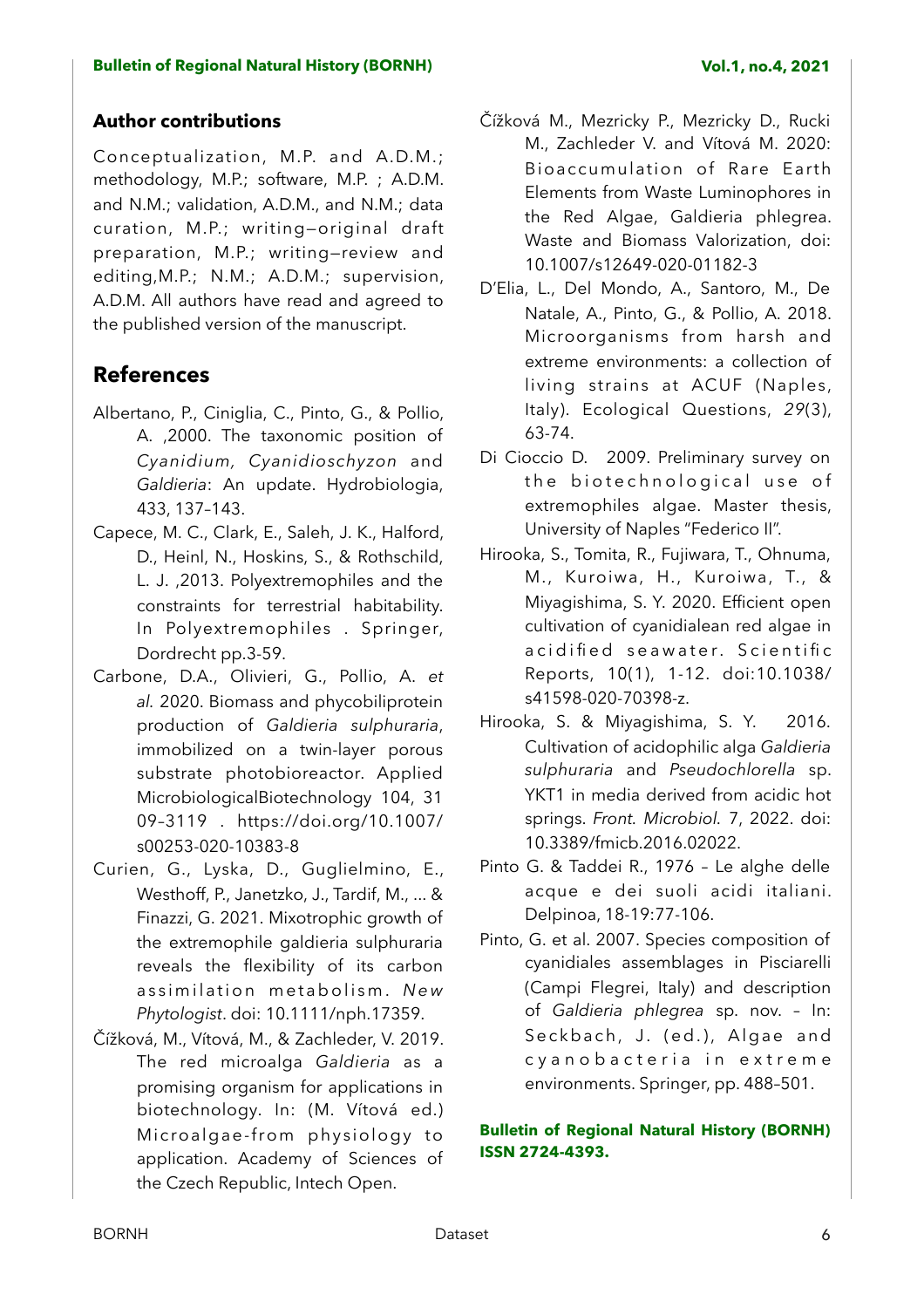**Table S1:** Experimental data obtained from growth experiments carried out by Di Cioccio (2009) on 23 *G. sulphuraria* strains. A, B, C - OD at 550 nm.

|                        |       |       | <b>ACUF</b> strain N° |
|------------------------|-------|-------|-----------------------|
| Starting date 11/12/07 | 75    | 64    |                       |
| A                      | 0.136 | 0.06  |                       |
| B                      | 0.121 | 0.059 |                       |
| $\mathbf C$            | 0.09  | 0.07  |                       |
| average value (AV)     | 0.116 | 0.063 |                       |
| AV x 100               | 11.6  | 6.3   |                       |
| Log AV x 100           | 1.06  | 0.8   |                       |
| 12/12/2007             |       |       |                       |
| $\boldsymbol{A}$       | 0.19  | 0.082 |                       |
| B                      | 0.156 | 0.091 |                       |
| $\mathbf C$            | 0.135 | 0.082 |                       |
| average value (AV)     | 0.16  | 0.085 |                       |
| <b>AV x 100</b>        | 16    | 8.5   |                       |
| Log AV x 100           | 1.2   | 0.93  |                       |
| 13/12/2007             |       |       |                       |
| $\boldsymbol{A}$       | 0.289 | 0.11  |                       |
| $\mathbf B$            | 0.277 | 0.121 |                       |
| $\mathbf C$            | 0.202 | 0.135 |                       |
| average value (AV)     | 0.256 | 0.122 |                       |
| AV x 100               | 25.6  | 12.2  |                       |
| Log AV x 100           | 1.4   | 1.08  |                       |
| 17/12/2007             |       |       |                       |
| $\boldsymbol{A}$       | 0.692 | 0.544 |                       |
| B                      | 0.687 | 0.533 |                       |
| $\mathbf C$            | 0.643 | 0.542 |                       |
| average value (AV)     | 0.674 | 0.54  |                       |
| AV x 100               | 67.4  | 54    |                       |
| Log AV x 100           | 1.82  | 1.73  |                       |
| Starting date 21/01/08 | 63    | 17    |                       |
| $\boldsymbol{A}$       | 0.073 | 0.133 |                       |
| $\, {\bf B}$           | 0.069 | 0.126 |                       |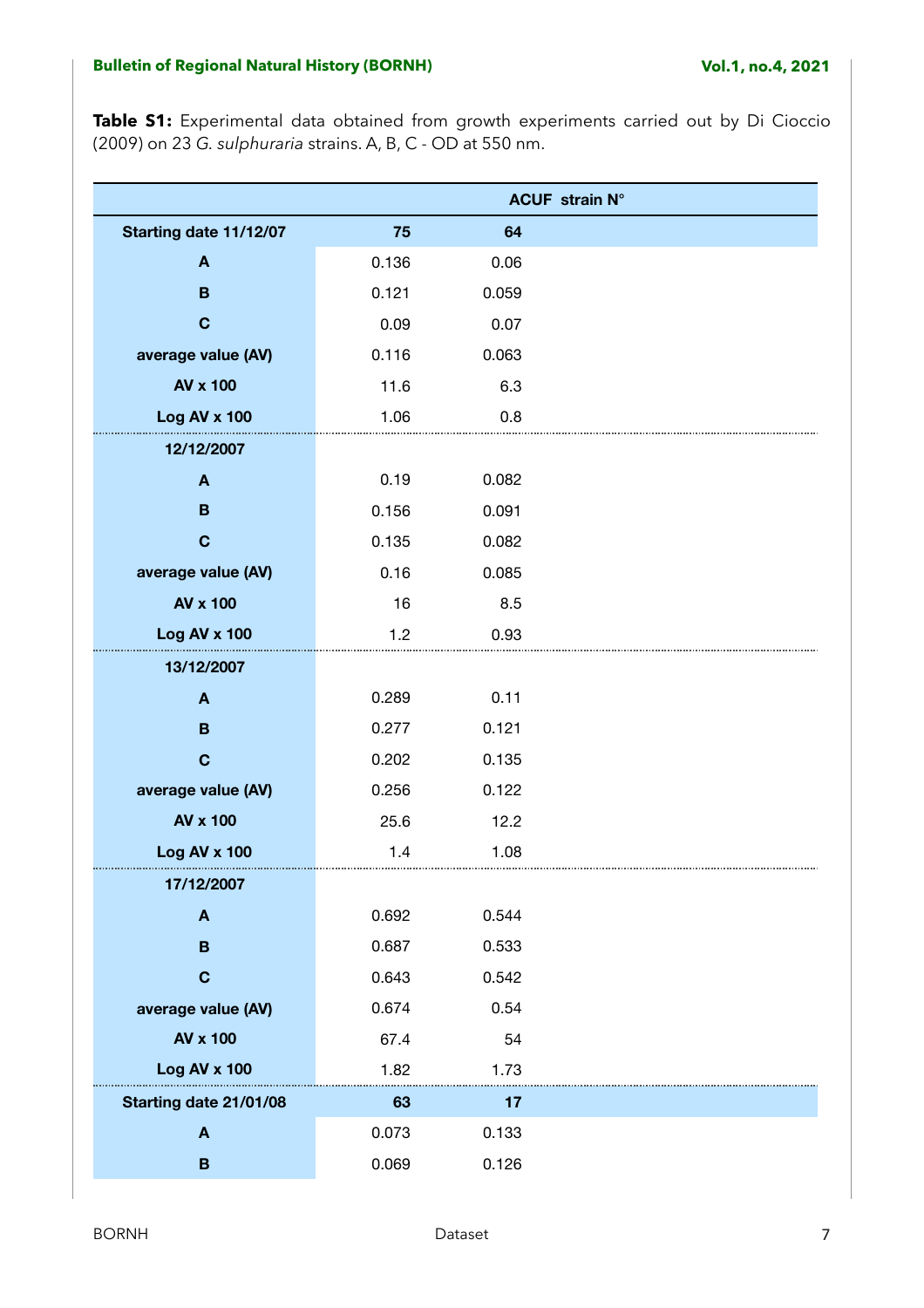| $\mathbf C$         | 0.073 | 0.126 |  |
|---------------------|-------|-------|--|
| average value (AV)  | 0.072 | 0.128 |  |
| AV x 100            | 7.2   | 12.8  |  |
| Log AV x 100        | 0.86  | 1.1   |  |
| 22/01/2008          |       |       |  |
| $\boldsymbol{A}$    | 0.063 | 0.126 |  |
| $\mathbf B$         | 0.059 | 0.111 |  |
| $\mathbf C$         | 0.062 | 0.112 |  |
| average value (AV)  | 0.061 | 0.116 |  |
| AV x 100            | 6.1   | 11.6  |  |
| <b>Log AV x 100</b> | 0.78  | 1.06  |  |
| 23/01/2008          |       |       |  |
| $\boldsymbol{A}$    | 0.077 | 0.26  |  |
| $\mathbf B$         | 0.076 | 0.124 |  |
| $\mathbf C$         | 0.074 | 0.125 |  |
| average value (AV)  | 0.076 | 0.17  |  |
| AV x 100            | 7.6   | 17    |  |
| Log AV x 100        | 0.88  | 1.23  |  |
| 24/01/2008          |       |       |  |
| $\mathbf{A}$        | 0.095 | 0.178 |  |
| $\, {\bf B}$        | 0.11  | 0.18  |  |
| $\mathbf C$         | 0.105 | 0.172 |  |
| average value (AV)  | 0.103 | 0.177 |  |
| <b>AV x 100</b>     | 10.3  | 17.7  |  |
| Log AV x 100        | 1.01  | 1.25  |  |
| 25/01/2008          |       |       |  |
| $\boldsymbol{A}$    | 0.14  | 0.208 |  |
| B                   | 0.145 | 0.216 |  |
| $\mathbf C$         | 0.133 | 0.228 |  |
| average value (AV)  | 0.139 | 0.217 |  |
| AV x 100            | 13.9  | 21.7  |  |
| <b>Log AV x 100</b> | 1.14  | 1.33  |  |
| 28/01/2008          |       |       |  |
| $\boldsymbol{A}$    | 0.402 | 0.467 |  |
| $\, {\bf B}$        | 0.42  | 0.444 |  |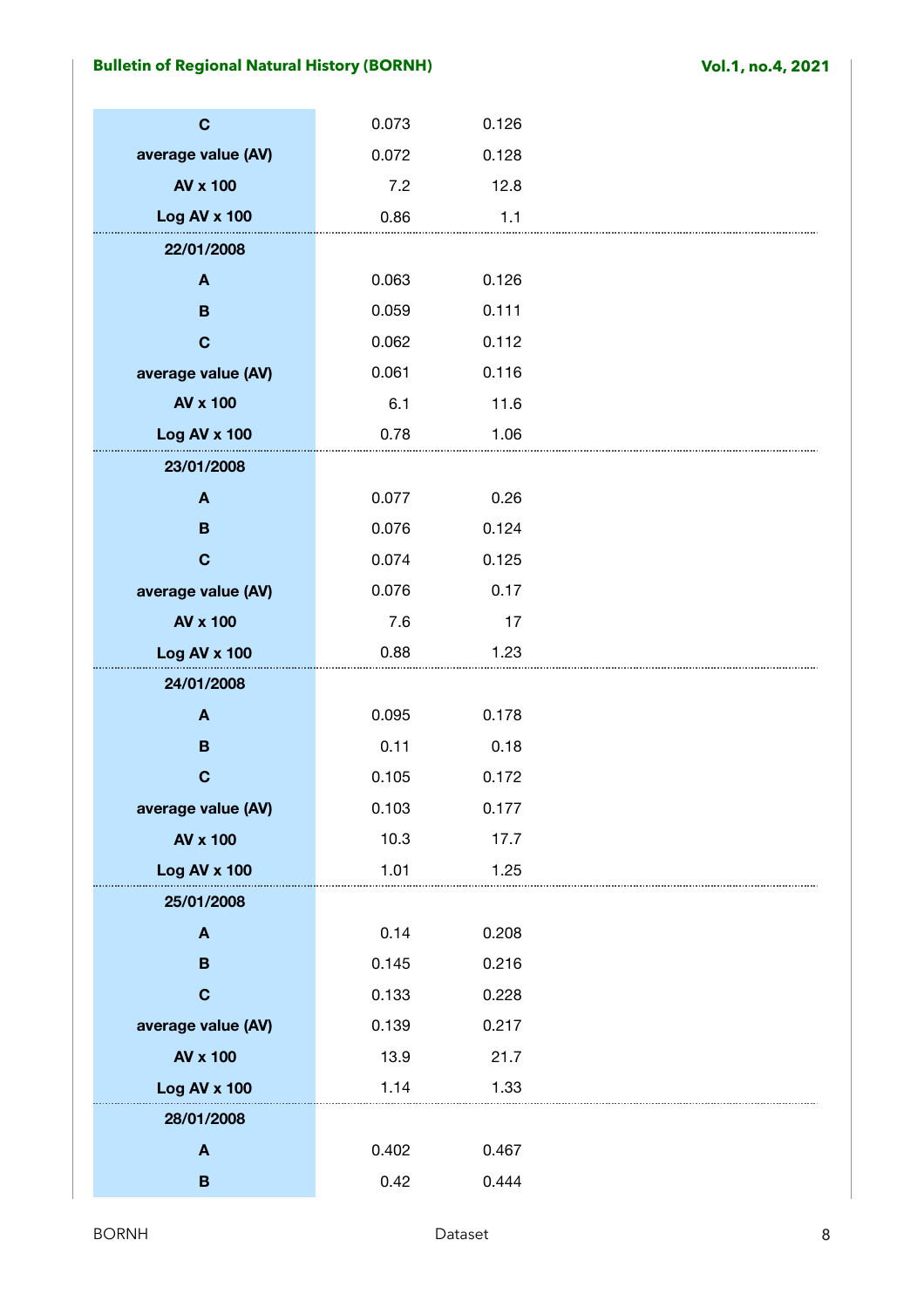| $\mathbf C$            | 0.4   | 0.466 |  |
|------------------------|-------|-------|--|
| average value (AV)     | 0.407 | 0.459 |  |
| AV x 100               | 40.7  | 45.9  |  |
| <b>Log AV x 100</b>    | 1.6   | 1.66  |  |
| Starting date 25/01/08 | 70    |       |  |
| $\boldsymbol{A}$       | 0.056 |       |  |
| $\mathbf B$            | 0.054 |       |  |
| $\mathbf C$            | 0.058 |       |  |
| average value (AV)     | 0.056 |       |  |
| AV x 100               | 5.6   |       |  |
| Log AV x 100           | 0.748 |       |  |
| 28/01/2008             |       |       |  |
| $\boldsymbol{A}$       | 0.136 |       |  |
| $\mathbf B$            | 0.131 |       |  |
| $\mathbf C$            | 0.128 |       |  |
| average value (AV)     | 0.132 |       |  |
| AV x 100               | 13.2  |       |  |
| <b>Log AV x 100</b>    | 1.12  |       |  |
| 29/01/2008             |       |       |  |
| $\mathbf{A}$           | 0.239 |       |  |
| $\, {\bf B}$           | 0.22  |       |  |
| $\mathbf C$            | 0.214 |       |  |
| average value (AV)     | 0.224 |       |  |
| <b>AV x 100</b>        | 22.4  |       |  |
| Log AV x 100           | 1.35  |       |  |
| 30/01/2008             |       |       |  |
| $\mathbf{A}$           | 0.301 |       |  |
| B                      | 0.287 |       |  |
| $\mathbf C$            | 0.271 |       |  |
| average value (AV)     | 0.286 |       |  |
| <b>AV x 100</b>        | 28.6  |       |  |
| Log AV x 100           | 1.45  |       |  |
| 31/01/2008             |       |       |  |
| $\boldsymbol{A}$       | 0.436 |       |  |
| $\mathbf B$            | 0.399 |       |  |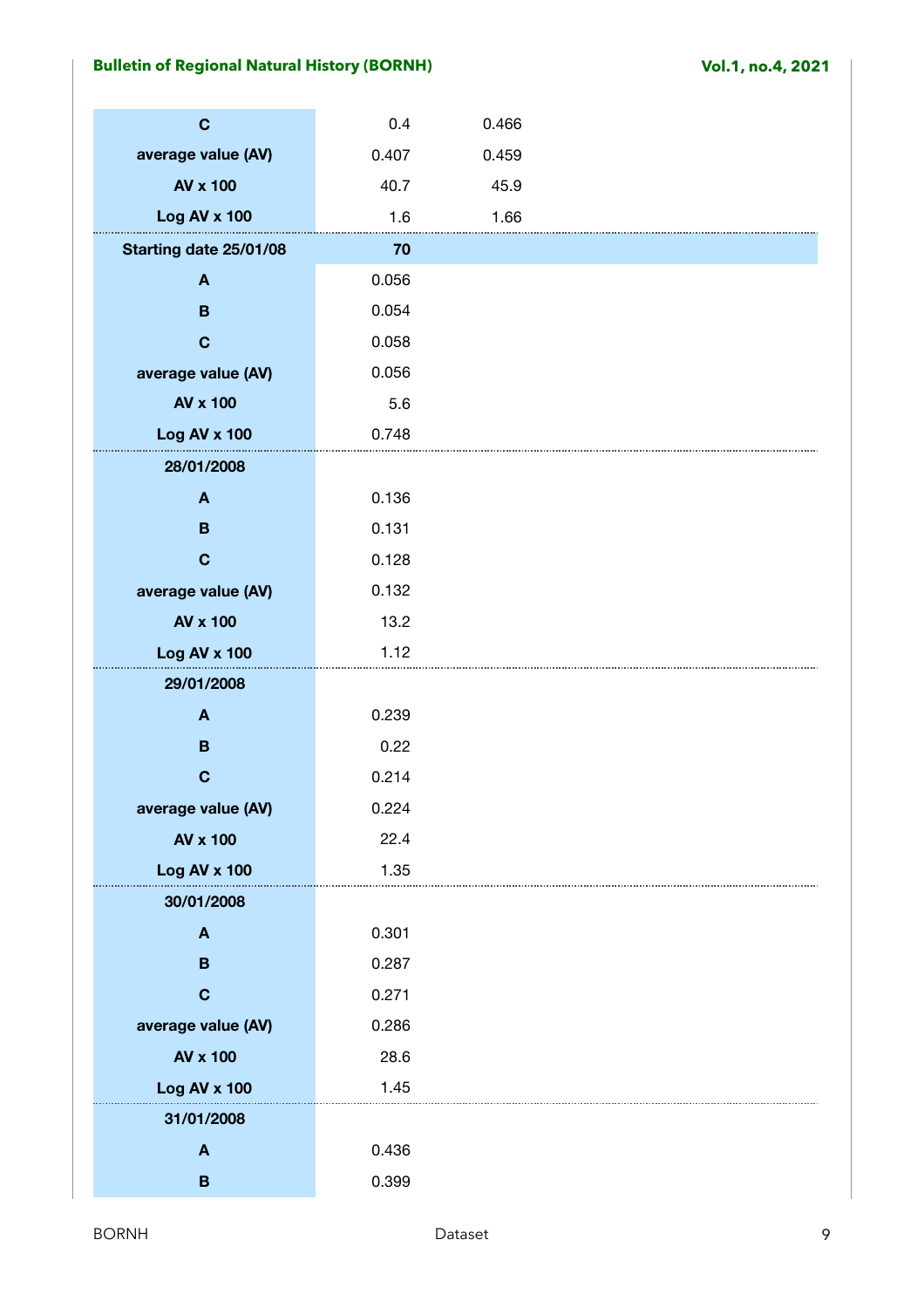| $\mathbf C$            | 0.405           |       |       |       |  |
|------------------------|-----------------|-------|-------|-------|--|
| average value (AV)     | 0.413           |       |       |       |  |
| AV x 100               | 41.3            |       |       |       |  |
| Log AV x 100           | 1.61            |       |       |       |  |
| 01/02/2008             |                 |       |       |       |  |
| $\boldsymbol{A}$       | 0.502           |       |       |       |  |
| $\mathbf B$            | 0.511           |       |       |       |  |
| $\mathbf C$            | 0.494           |       |       |       |  |
| average value (AV)     | 0.502           |       |       |       |  |
| AV x 100               | 50.2            |       |       |       |  |
| Log AV x 100           | 1.7             |       |       |       |  |
| Starting date 01/02/08 | $6\phantom{1}6$ | 7     | 9     | 10    |  |
| $\boldsymbol{A}$       | 0.101           | 0.115 | 0.071 | 0.076 |  |
| B                      | 0.12            | 0.113 | 0.65  | 0.069 |  |
| $\mathbf C$            | 0.1             | 0.112 | 0.059 | 0.088 |  |
| average value (AV)     | 0.107           | 0.113 | 0.26  | 0.078 |  |
| AV x 100               | 10.7            | 11.3  | 26    | 7.8   |  |
| Log AV x 100           | 1.03            | 1.05  | 1.41  | 0.89  |  |
| 04/02/2008             |                 |       |       |       |  |
| A                      | 0.115           | 0.192 | 0.117 | 0.143 |  |
| $\mathbf B$            | 0.116           | 0.189 | 0.109 | 0.136 |  |
| $\mathbf C$            | 0.119           | 0.19  | 0.08  | 0.14  |  |
| average value (AV)     | 0.117           | 0.19  | 0.102 | 0.14  |  |
| <b>AV x 100</b>        | 11.7            | 19    | 10.2  | 14    |  |
| Log AV x 100           | 1.07            | 1.28  | 1.01  | 1.14  |  |
| 05/02/2008             |                 |       |       |       |  |
| A                      | 0.184           | 0.248 | 0.156 | 0.198 |  |
| $\, {\bf B}$           | 0.169           | 0.237 | 0.155 | 0.203 |  |
| $\mathbf C$            | 0.127           | 0.233 | 0.137 | 0.214 |  |
| average value (AV)     | 0.16            | 0.239 | 0.149 | 0.205 |  |
| <b>AV x 100</b>        | 16              | 23.9  | 14.9  | 20.5  |  |
| Log AV x 100           | 1.2             | 1.38  | 1.17  | 1.31  |  |
| 06/02/2008             |                 |       |       |       |  |
| $\blacktriangle$       | 0.279           | 0.342 | 0.208 | 0.285 |  |
| $\mathbf B$            | 0.268           | 0.35  | 0.181 | 0.289 |  |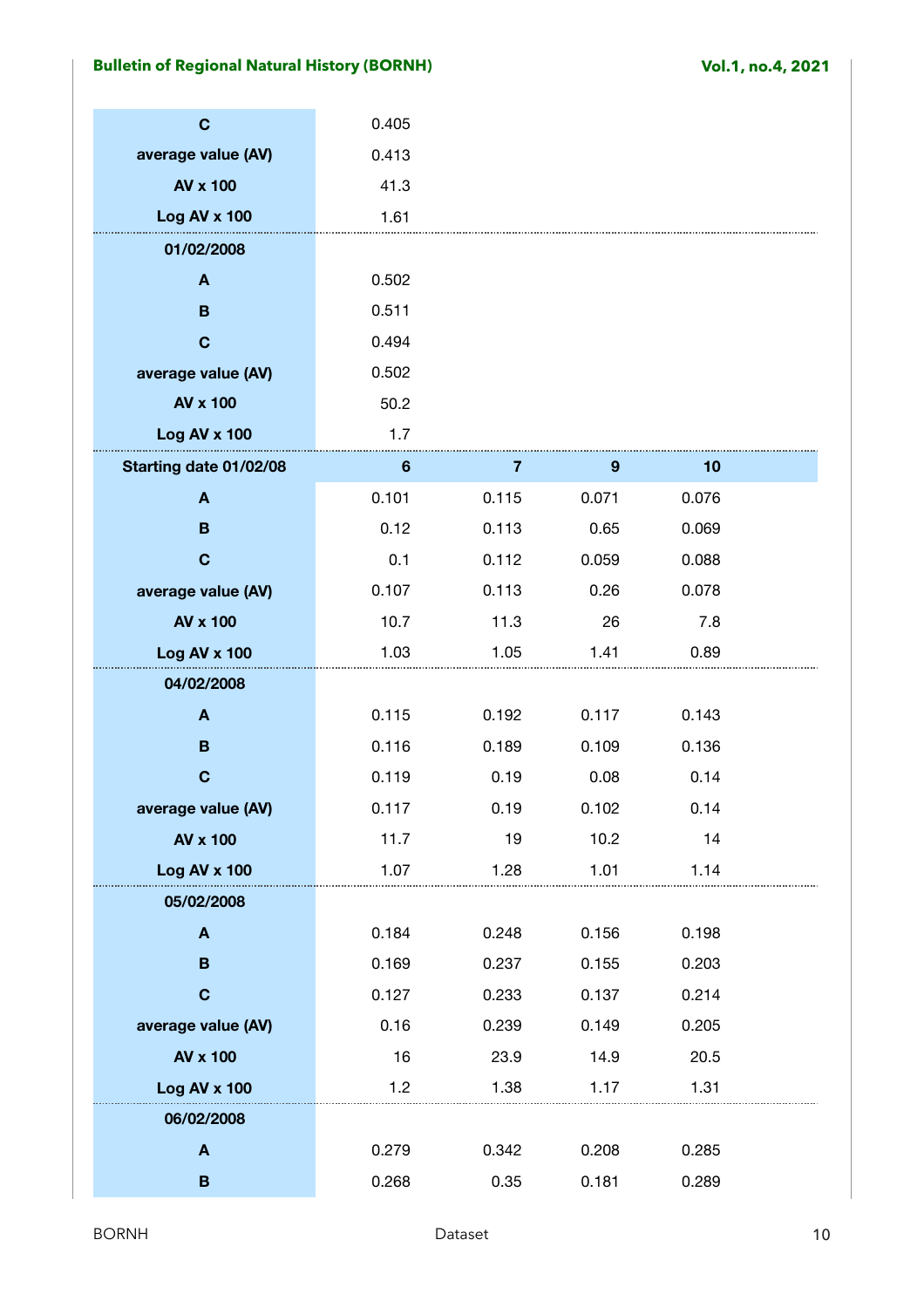| $\mathbf C$            | 0.216        | 0.338 | 0.173 | 0.3   |  |
|------------------------|--------------|-------|-------|-------|--|
| average value (AV)     | 0.254        | 0.343 | 0.187 | 0.291 |  |
| AV x 100               | 25.4         | 34.3  | 18.7  | 29.1  |  |
| Log AV x 100           | 1.4          | 1.53  | 1.27  | 1.46  |  |
| 07/02/2008             |              |       |       |       |  |
| $\blacktriangle$       | 0.41         | 0.45  | 0.28  | 0.377 |  |
| $\mathbf B$            | 0.389        | 0.477 | 0.258 | 0.399 |  |
| $\mathbf C$            | 0.326        | 0.486 | 0.248 | 0.413 |  |
| average value (AV)     | 0.375        | 0.471 | 0.262 | 0.396 |  |
| AV x 100               | 37.5         | 47.1  | 26.2  | 39.6  |  |
| Log AV x 100           | 1.57         | 1.67  | 1.42  | 1.6   |  |
| Starting date 08/02/08 | $\mathbf{2}$ | 4     | 5     |       |  |
| $\mathbf{A}$           | 0.108        | 0.06  | 0.068 |       |  |
| B                      | 0.118        | 0.058 | 0.078 |       |  |
| $\mathbf C$            | 0.125        | 0.06  | 0.072 |       |  |
| average value (AV)     | 0.117        | 0.059 | 0.073 |       |  |
| <b>AV x 100</b>        | 11.7         | 5.9   | 7.3   |       |  |
| Log AV x 100           | 1.06         | 0.77  | 0.86  |       |  |
| 11/02/2008             |              |       |       |       |  |
| A                      | 0.289        | 0.075 | 0.16  |       |  |
| B                      | 0.31         | 0.081 | 0.165 |       |  |
| $\mathbf C$            | 0.317        | 0.09  | 0.173 |       |  |
| average value (AV)     | 0.305        | 0.082 | 0.166 |       |  |
| <b>AV x 100</b>        | 30.5         | 8.2   | 16.6  |       |  |
| Log AV x 100           | 1.48         | 0.91  | 1.22  |       |  |
| 12/02/2008             |              |       |       |       |  |
| $\mathbf{A}$           | 0.397        | 0.14  | 0.186 |       |  |
| B                      | 0.412        | 0.15  | 0.191 |       |  |
| $\mathbf C$            | 0.48         | 0.14  | 0.202 |       |  |
| average value (AV)     | 0.43         | 0.143 | 0.193 |       |  |
| <b>AV x 100</b>        | 4.3          | 14.3  | 19.3  |       |  |
| Log AV x 100           | 0.63         | 1.15  | 1.28  |       |  |
| 13/02/2008             |              |       |       |       |  |
| $\boldsymbol{A}$       | 0.551        | 0.205 | 0.263 |       |  |
| B                      | 0.546        | 0.21  | 0.279 |       |  |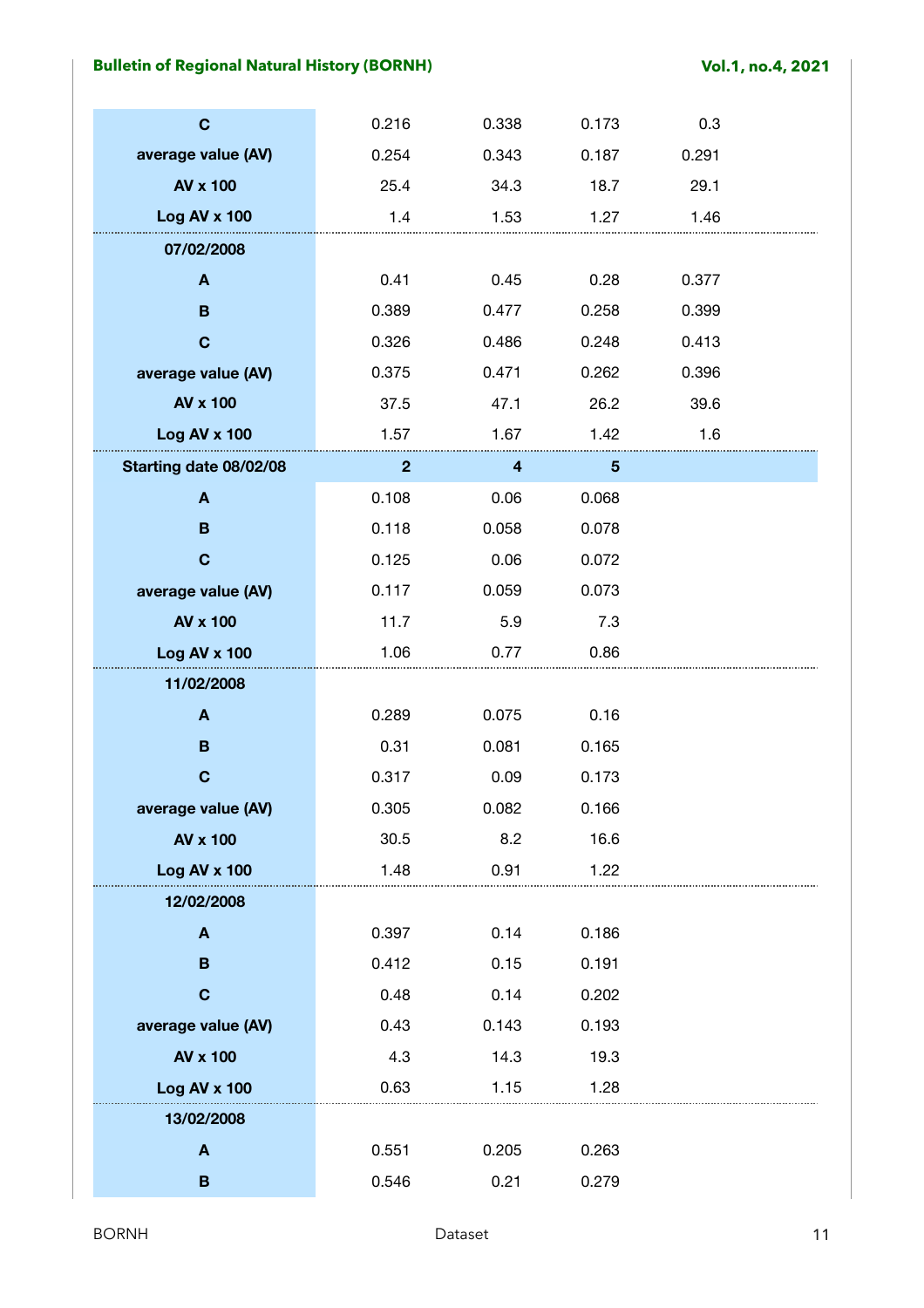| $\mathbf C$            | 0.538 | 0.208 | 0.298 |  |
|------------------------|-------|-------|-------|--|
| average value (AV)     | 0.545 | 0.208 | 0.28  |  |
| AV x 100               | 54.5  | 20.8  | 28    |  |
| Log AV x 100           | 1.73  | 1.31  | 1.46  |  |
| 14/02/2008             |       |       |       |  |
| $\boldsymbol{A}$       | 0.632 | 0.259 | 0.366 |  |
| $\mathbf B$            | 0.651 | 0.266 | 0.371 |  |
| $\mathbf C$            | 0.646 | 0.253 | 0.387 |  |
| average value (AV)     | 0.643 | 0.259 | 0.375 |  |
| <b>AV x 100</b>        | 6.4   | 25.9  | 37.5  |  |
| Log AV x 100           | 0.8   | 1.41  | 1.57  |  |
| 15/02/2008             |       |       |       |  |
| $\mathbf{A}$           | 0.775 | 0.305 | 0.471 |  |
| B                      | 0.801 | 0.311 | 0.512 |  |
| $\mathbf C$            | 0.805 | 0.315 | 0.529 |  |
| average value (AV)     | 0.794 | 0.31  | 0.504 |  |
| AV x 100               | 7.94  | 31    | 50.4  |  |
|                        |       |       |       |  |
| Log AV x 100           | 0.89  | 1.49  | 1.7   |  |
| Starting date 15/02/08 | 162   | 21    | 22    |  |
| A                      | 0.02  | 0.045 | 0.033 |  |
| $\mathbf B$            | 0.028 | 0.031 | 0.04  |  |
| $\mathbf C$            | 0.026 | 0.035 | 0.035 |  |
| average value (AV)     | 0.025 | 0.037 | 0.036 |  |
| <b>AV x 100</b>        | 2.5   | 3.7   | 3.6   |  |
| Log AV x 100           | 0.4   | 0.57  | 0.55  |  |
| 18/02/2008             |       |       |       |  |
| $\mathbf{A}$           | 0.093 | 0.133 | 0.149 |  |
| B                      | 0.089 | 0.142 | 0.15  |  |
| $\mathbf C$            | 0.093 | 0.147 | 0.158 |  |
| average value (AV)     | 0.092 | 0.141 | 0.152 |  |
| <b>AV x 100</b>        | 9.2   | 14.1  | 15.2  |  |
| Log AV x 100           | 0.96  | 1.15  | 1.18  |  |
| 19/02/2008             |       |       |       |  |
| A                      | 0.148 | 0.191 | 0.212 |  |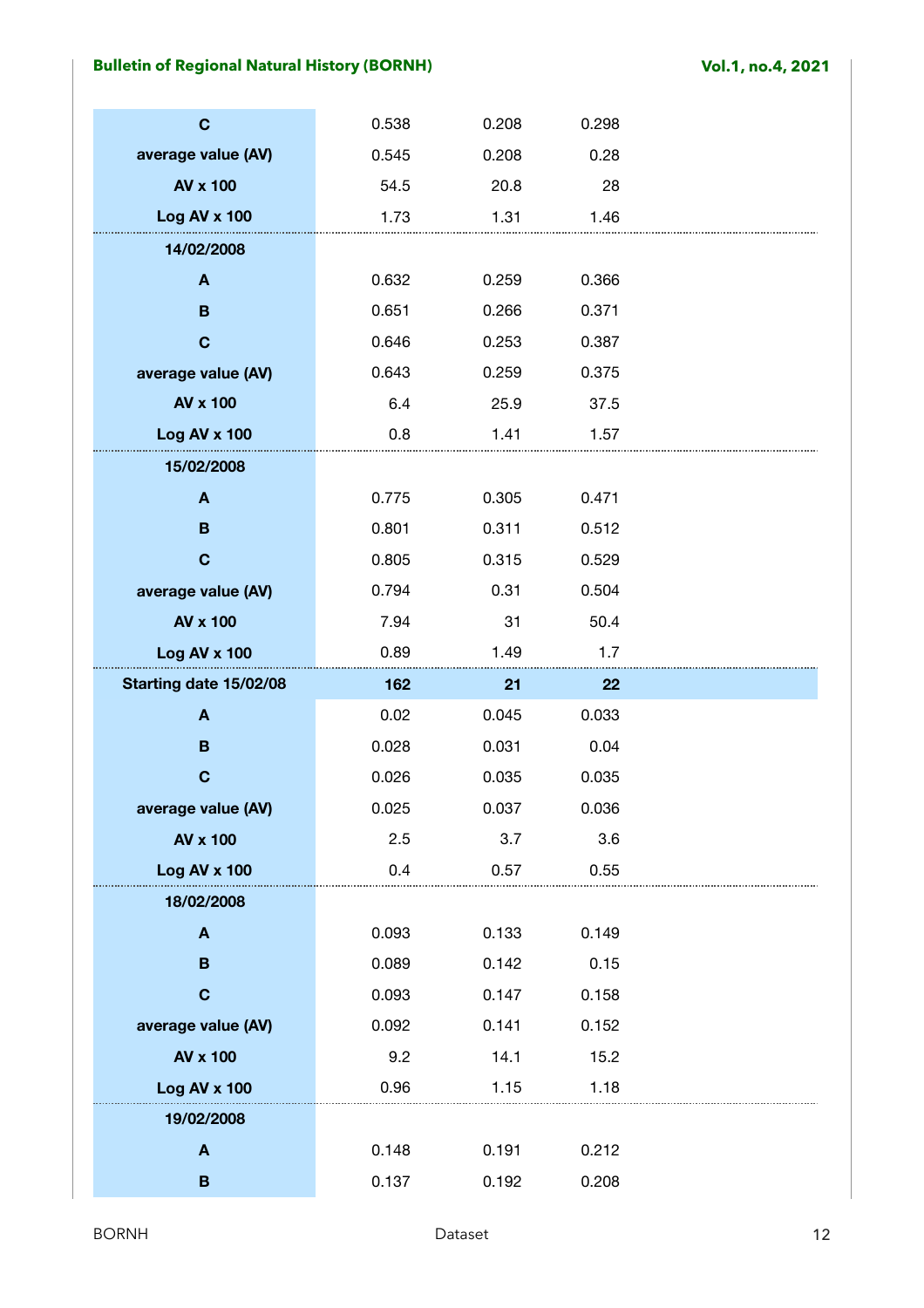| $\mathbf C$            | 0.123 | 0.189  | 0.204  |        |       |
|------------------------|-------|--------|--------|--------|-------|
| average value (AV)     | 0.136 | 0.191  | 0.208  |        |       |
| AV x 100               | 13.6  | 19.1   | 20.8   |        |       |
| Log AV x 100           | 1.13  | 1.28   | 1.31   |        |       |
| 20/02/2008             |       |        |        |        |       |
| A                      | 0.226 | 0.263  | 0.336  |        |       |
| B                      | 0.239 | 0.271  | 0.34   |        |       |
| $\mathbf C$            | 0.243 | 0.272  | 0.335  |        |       |
| average value (AV)     | 0.236 | 0.269  | 0.337  |        |       |
| <b>AV x 100</b>        | 23.6  | 26.9   | 33.7   |        |       |
| Log AV x 100           | 1.37  | 1.49   | 1.52   |        |       |
| 21/02/2008             |       |        |        |        |       |
| A                      | 0.331 | 0.333  | 0.44   |        |       |
| B                      | 0.337 | 0.34   | 0.451  |        |       |
| $\mathbf C$            | 0.318 | 0.336  | 0.439  |        |       |
| average value (AV)     | 0.329 | 0.336  | 0.443  |        |       |
| AV x 100               | 32.9  | 33.6   | 44.3   |        |       |
|                        |       |        |        |        |       |
| Log AV x 100           | 1.5   | 1.5    | 1.6    |        |       |
| Starting date 11/04/08 | 13    | 133    | 215    | 216    | 79    |
| A                      | 0.18  | 0.106  | 0.175  | 0.218  | 0.098 |
| B                      | 0.169 | 0.11   | 0.17   | 0.217  | 0.1   |
| $\mathbf C$            | 0.17  | 0.092  | 0.156  | 0.226  | 0.087 |
| average value (AV)     | 0.173 | 0.1027 | 0.167  | 0.2203 | 0.095 |
| <b>AV x 100</b>        | 17.3  | 10.3   | 16.7   | 22     | 9.5   |
| Log AV x 100           | 1.24  | 1.01   | 1.22   | 1.34   | 0.98  |
| 14/04/2008             |       |        |        |        |       |
| $\mathbf{A}$           | 0.252 | 0.145  | 0.252  | 0.396  | 0.152 |
| B                      | 0.29  | 0.152  | 0.261  | 0.376  | 0.129 |
| $\mathbf C$            | 0.288 | 0.186  | 0.256  | 0.379  | 0.073 |
| average value (AV)     | 0.277 | 0.161  | 0.2563 | 0.3837 | 0.118 |
| AV x 100               | 27.7  | 16.2   | 25.6   | 38.4   | 11.8  |
| Log AV x 100           | 1.44  | 1.21   | 1.41   | 1.58   | 1.07  |
| 16/04/2008             |       |        |        |        |       |
| $\blacktriangle$       | 0.34  | 0.335  | 0.306  | 0.576  | 0.241 |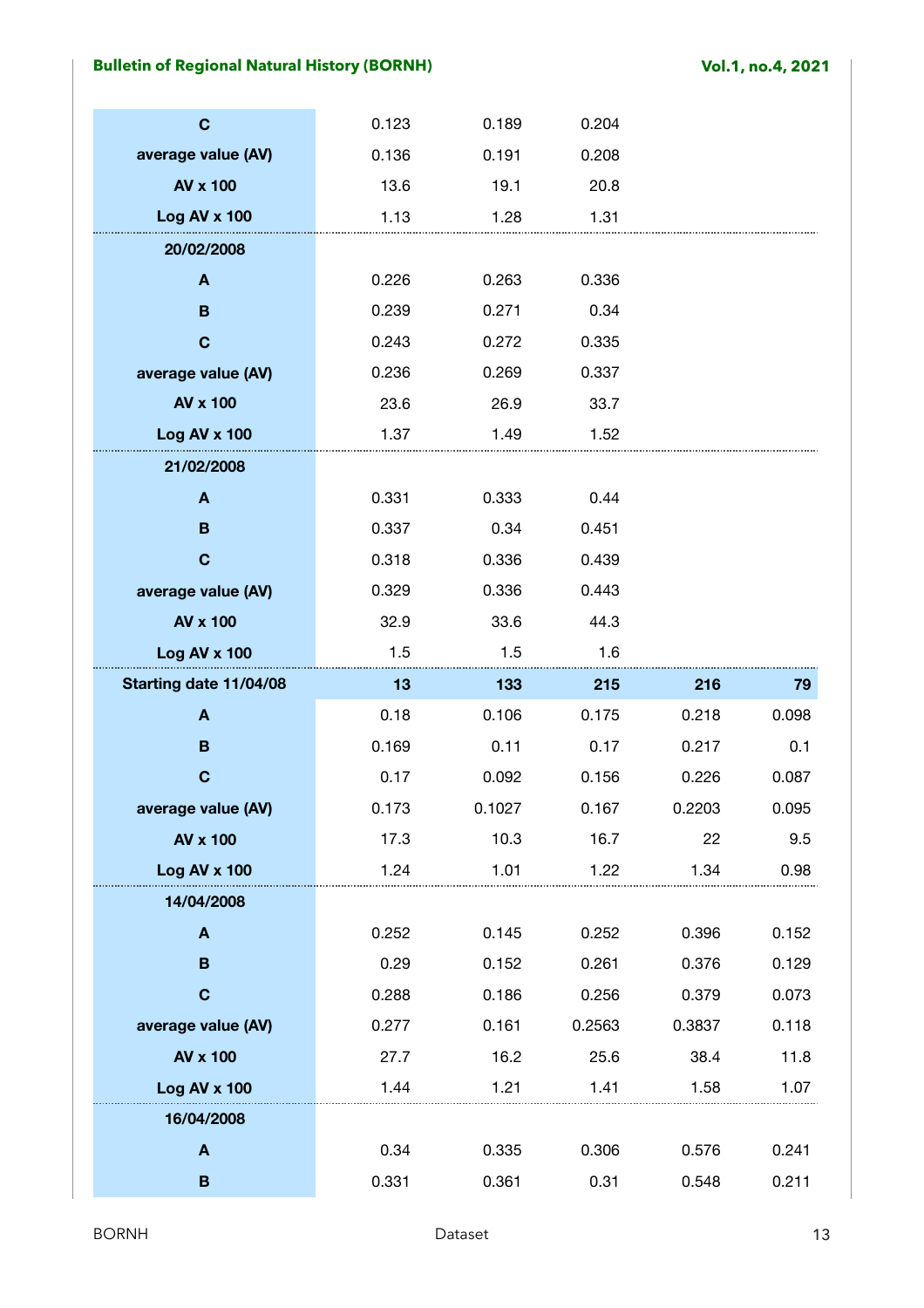| $\mathbf C$        | 0.352 | 0.457 | 0.308 | 0.531  | 0.14   |
|--------------------|-------|-------|-------|--------|--------|
| average value (AV) | 0.341 | 0.384 | 0.308 | 0.5517 | 0.1973 |
| AV x 100           | 34.1  | 38.4  | 30.8  | 5.5    | 19.7   |
| Log AV x 100       | 1.53  | 1.58  | 1.49  | 0.74   | 1.29   |
| 17/04/2008         |       |       |       |        |        |
| $\blacktriangle$   | 0.426 | 0.479 | 0.354 | 0.648  | 0.322  |
| $\mathbf B$        | 0.418 | 0.459 | 0.37  | 0.655  | 0.298  |
| $\mathbf C$        | 0.428 | 0.483 | 0.378 | 0.6    | 0.195  |
| average value (AV) | 0.424 | 0.477 | 0.367 | 0.6343 | 0.2717 |
| AV x 100           | 42.4  | 47.4  | 36.7  | 6.3    | 27.2   |
| Log AV x 100       | 1.62  | 1.67  | 1.56  | 0.8    | 1.43   |
| 23/05/2008         | 16    | 101   | 80    |        |        |
| A                  | 0.134 | 0.13  | 0.12  |        |        |
| $\mathbf B$        | 0.154 | 0.13  | 0.19  |        |        |
| $\mathbf C$        | 0.166 | 0.117 | 0.1   |        |        |
| average value (AV) | 0.151 | 0.124 | 0.137 |        |        |
| <b>AV x 100</b>    | 15.1  | 12.4  | 13.7  |        |        |
| Log AV x 100       | 1.79  | 1.09  | 1.13  |        |        |
| 26/05/2008         |       |       |       |        |        |
| A                  | 0.195 | 0.219 | 0.152 |        |        |
| B                  | 0.21  | 0.198 | 0.143 |        |        |
| $\mathbf C$        | 0.207 | 0.188 | 0.125 |        |        |
| average value (AV) | 0.204 | 0.202 | 0.14  |        |        |
| <b>AV x 100</b>    | 20.4  | 20.2  | 14    |        |        |
| Log AV x 100       | 1.3   | 1.3   | 1.14  |        |        |
| 28/05/2008         |       |       |       |        |        |
| $\mathbf{A}$       | 0.323 | 0.394 | 0.254 |        |        |
| B                  | 0.301 | 0.367 | 0.234 |        |        |
| $\mathbf C$        | 0.242 | 0.306 | 0.185 |        |        |
| average value (AV) | 0.289 | 0.356 | 0.224 |        |        |
| AV x 100           | 28.9  | 35.6  | 22.4  |        |        |
| Log AV x 100       | 1.46  | 1.55  | 1.35  |        |        |
| 29/05/2008         |       |       |       |        |        |
| $\boldsymbol{A}$   | 0.405 | 0.474 | 0.333 |        |        |
| B                  | 0.389 | 0.459 | 0.299 |        |        |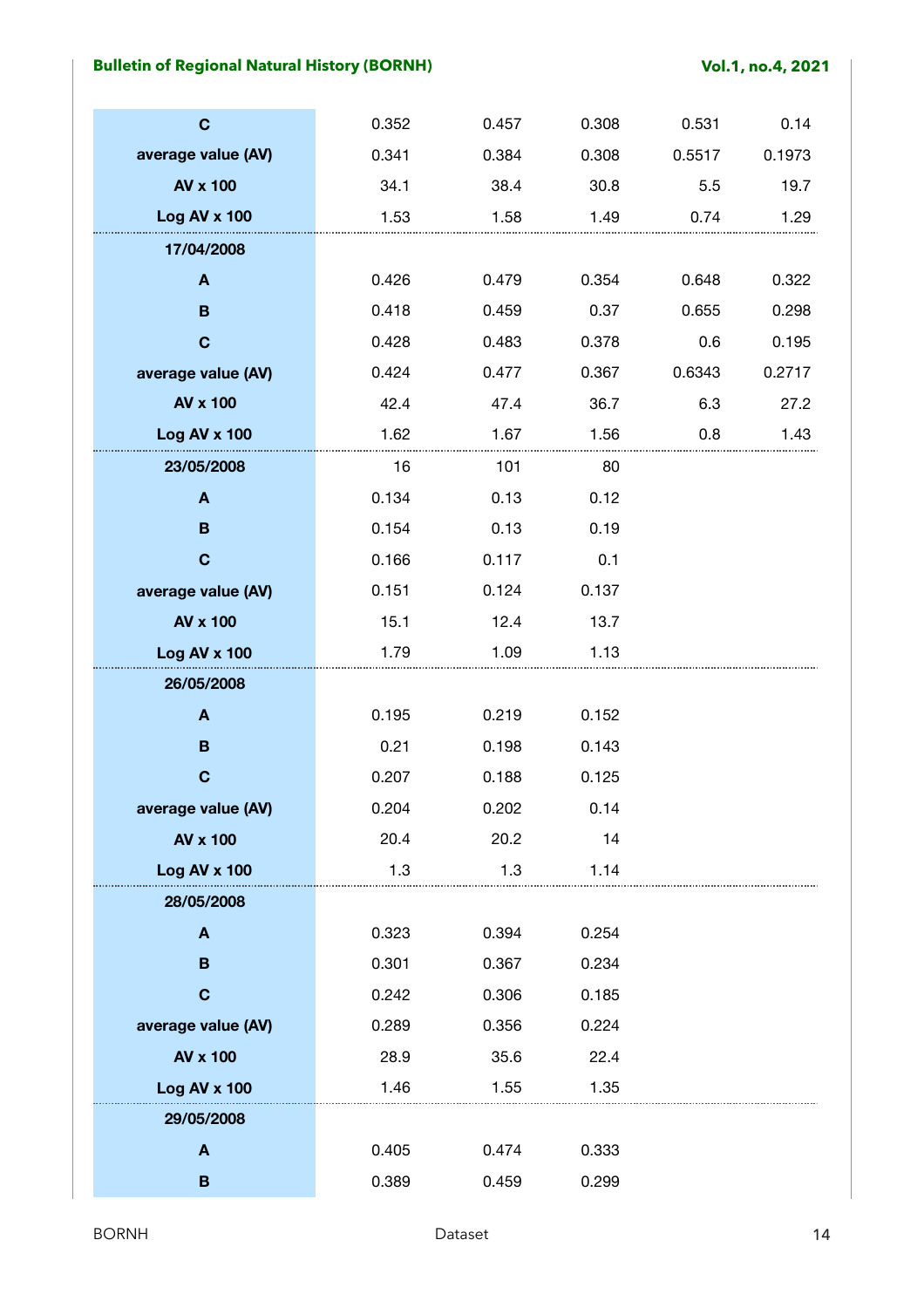| C                   | 0.29  | 0.405 | 0.253 |
|---------------------|-------|-------|-------|
| average value (AV)  | 0.361 | 0.446 | 0.295 |
| <b>AV x 100</b>     | 36.1  | 44.6  | 29.5  |
| <b>Log AV x 100</b> | 1.55  | 1.65  | 1.47  |
| 30/05/2008          |       |       |       |
| A                   | 0.416 | 0.496 | 0.328 |
| B                   | 0.4   | 0.488 | 0.394 |
| C                   | 0.369 | 0.417 | 0.22  |
| average value (AV)  | 0.395 | 0.467 | 0.314 |
| <b>AV x 100</b>     | 39.5  | 46.7  | 31.4  |
| <b>Log AV x 100</b> | 1.6   | 1.67  | 1.5   |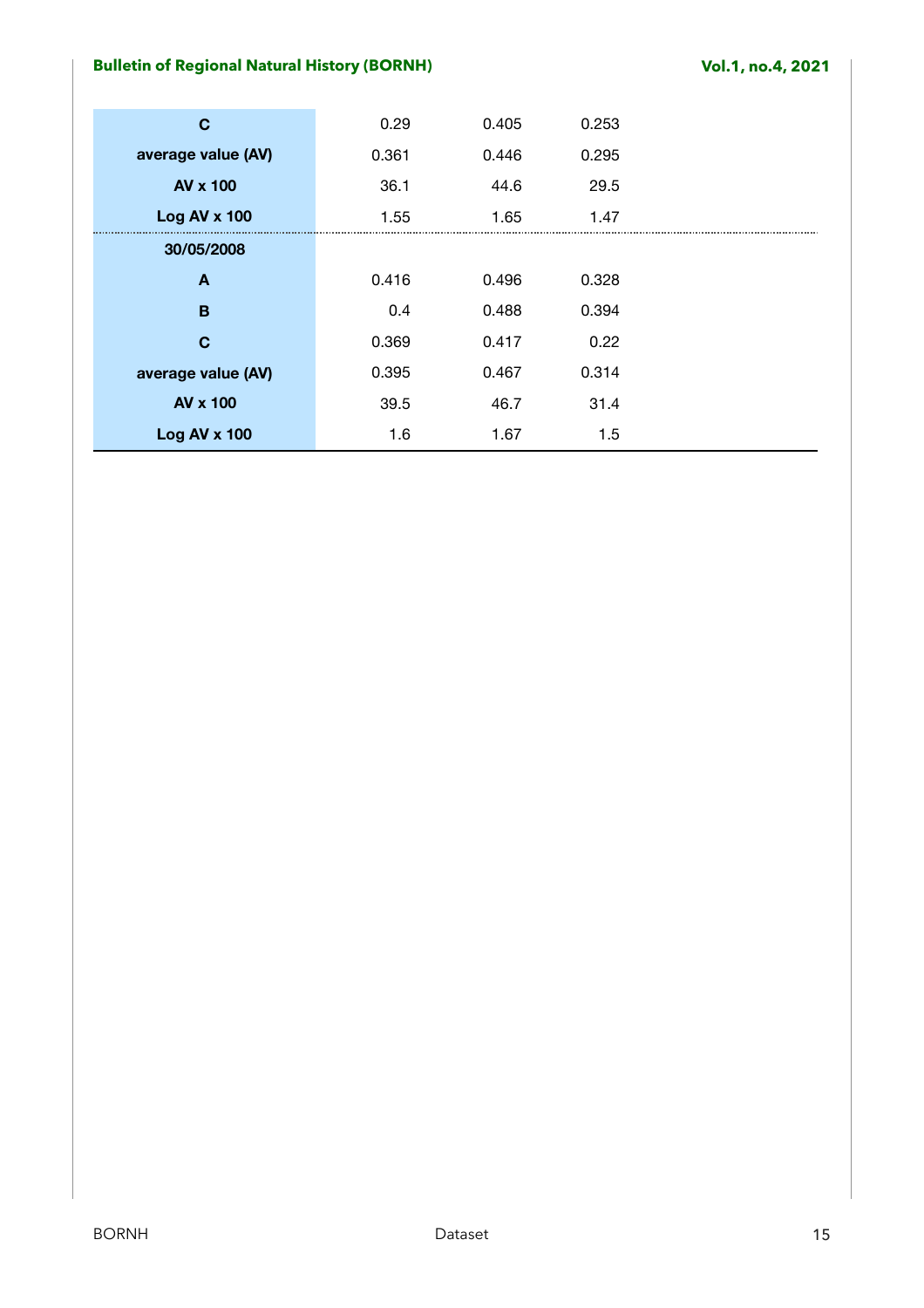Table S2: Results of ANOVA test containing only the significant scores. Data shown are means  $\pm$  SD of three independent values. \* indicates  $p$  < 0.05, \*\* indicates  $p$  < 0.005, and \*\*\*\* indicates *p* < 0.0001.

| Tukey's multiple comparisons test | <b>Mean Diff.</b> | 95.00% CI of diff.       | <b>Summary</b> | p value  |
|-----------------------------------|-------------------|--------------------------|----------------|----------|
| Strain002 vs. Strain005           | $-0.0624$         | -0.1204 to -0.004387     | $^\star$       | 0.023    |
| Strain002 vs. Strain 013          | 0.09637           | 0.03835 to 0.1544        | ****           | < 0.0001 |
| Strain002 vs. Strain017           | 0.1492            | 0.09119 to 0.2072        | $***$          | < 0.0001 |
| Strain002 vs. Strain 021          | $-0.1567$         | -0.2147 to -0.09865      | ****           | < 0.0001 |
| Strain002 vs. Strain 022          | $-0.1974$         | -0.2554 to -0.1394       | ****           | < 0.0001 |
| Strain002 vs. Strain063           | $-0.08163$        | -0.1396 to -0.02362      | $***$          | 0.0005   |
| Strain002 vs. Strain064           | $-0.1185$         | -0.1765 to -0.06049      | $***$          | < 0.0001 |
| Strain002 vs. Strain 070          | $-0.1019$         | -0.1599 to -0.04389      | ****           | < 0.0001 |
| Strain002 vs. Strain075           | $-0.06863$        | -0.1266 to -0.01062      | $\star\star$   | 0.007    |
| Strain002 vs. Strain 080          | 0.08477           | 0.02675 to 0.1428        | $***$          | 0.0002   |
| Strain002 vs. Strain 162          | $-0.2178$         | -0.2758 to -0.1598       | ****           | < 0.0001 |
| Strain002 vs. Strain 215          | 0.08483           | 0.02682 to 0.1428        | $***$          | 0.0002   |
| Strain004 vs. Strain 013          | 0.1035            | 0.04552 to 0.1615        | $***$          | < 0.0001 |
| Strain004 vs. Strain017           | 0.1564            | 0.09835 to 0.2144        | ****           | < 0.0001 |
| Strain004 vs. Strain 021          | $-0.1495$         | -0.2075 to -0.09149      | $***$          | < 0.0001 |
| Strain004 vs. Strain 022          | $-0.1903$         | -0.2483 to -0.1323       | $***$          | < 0.0001 |
| Strain004 vs. Strain063           | $-0.07447$        | -0.1325 to -0.01645      | $\star\star$   | 0.0022   |
| Strain004 vs. Strain064           | $-0.1113$         | -0.1693 to -0.05332      | $***$          | < 0.0001 |
| Strain004 vs. Strain 070          | $-0.09473$        | -0.1527 to -0.03672      | $***$          | < 0.0001 |
| Strain004 vs. Strain075           | $-0.06147$        | $-0.1195$ to $-0.003453$ | $^\star$       | 0.0273   |
| Strain004 vs. Strain 080          | 0.09193           | 0.03392 to 0.1499        | ****           | < 0.0001 |
| Strain004 vs. Strain 162          | $-0.2107$         | -0.2687 to -0.1527       | ****           | < 0.0001 |
| Strain004 vs. Strain 215          | 0.092             | 0.03399 to 0.1500        | ****           | < 0.0001 |
| Strain005 vs. Strain 006          | 0.1019            | 0.04392 to 0.1599        | $***$          | < 0.0001 |
| Strain005 vs. Strain 007          | 0.08277           | 0.02475 to 0.1408        | $***$          | 0.0004   |
| Strain005 vs. Strain 013          | 0.1588            | 0.1008 to 0.2168         | ****           | < 0.0001 |
| Strain005 vs. Strain016           | 0.1123            | 0.05425 to 0.1703        | ****           | < 0.0001 |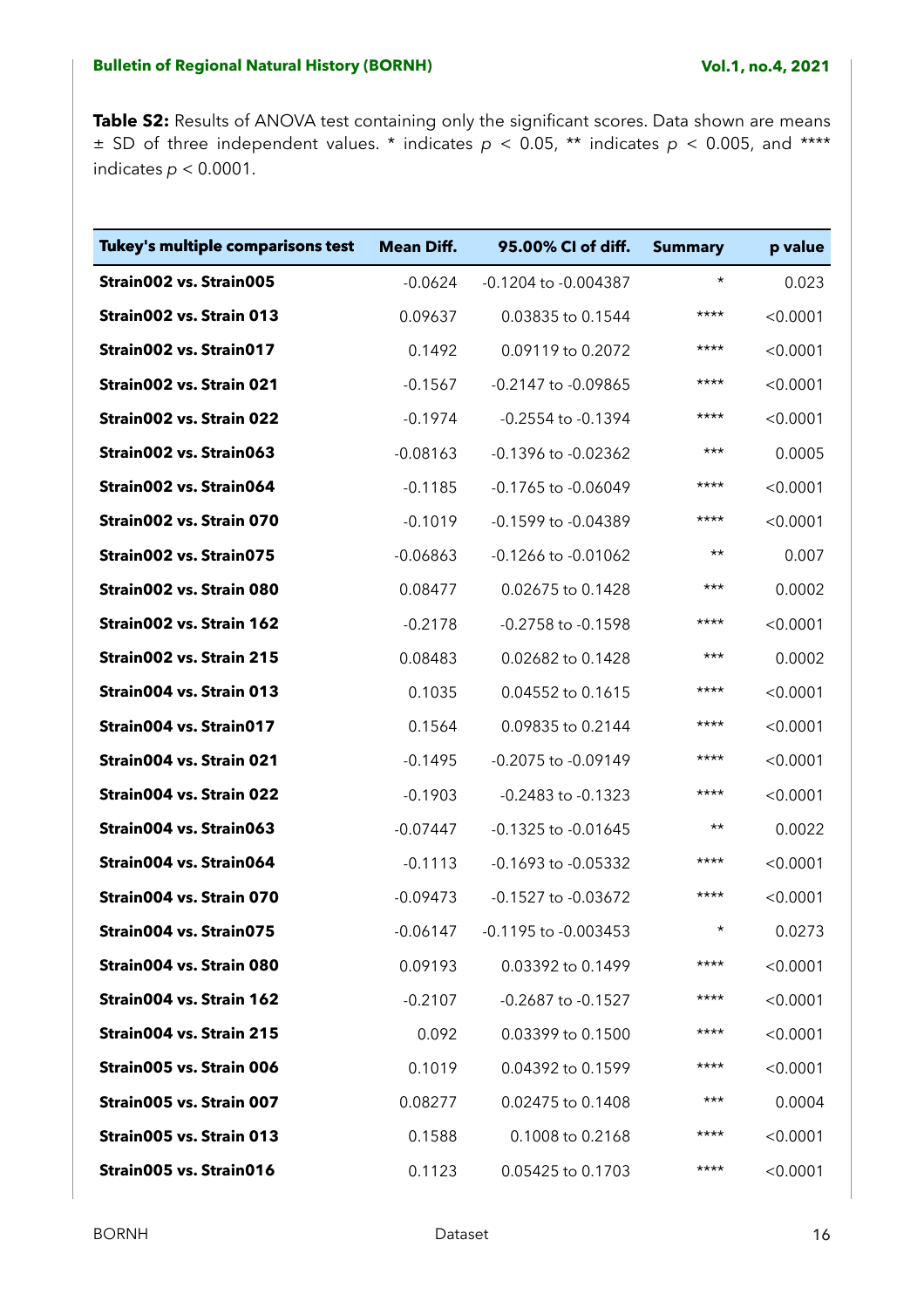| Tukey's multiple comparisons test | <b>Mean Diff.</b> | 95.00% CI of diff.      | <b>Summary</b> | p value  |
|-----------------------------------|-------------------|-------------------------|----------------|----------|
| Strain005 vs. Strain017           | 0.2116            | 0.1536 to 0.2696        | ****           | < 0.0001 |
| Strain005 vs. Strain 021          | $-0.09427$        | -0.1523 to -0.03625     | ****           | < 0.0001 |
| Strain005 vs. Strain 022          | $-0.135$          | -0.1930 to -0.07702     | ****           | < 0.0001 |
| Strain005 vs. Strain 079          | 0.1056            | 0.04755 to 0.1636       | $***$          | < 0.0001 |
| Strain005 vs. Strain 080          | 0.1472            | 0.08915 to 0.2052       | ****           | < 0.0001 |
| Strain005 vs. Strain 162          | $-0.1554$         | -0.2134 to -0.09742     | ****           | < 0.0001 |
| Strain005 vs. Strain 215          | 0.1472            | 0.08922 to 0.2052       | $***$          | < 0.0001 |
| Strain005 vs. Strain 216          | 0.09743           | 0.03942 to 0.1554       | ****           | < 0.0001 |
| Strain006 vs. Strain 009          | $-0.07463$        | -0.1326 to -0.01662     | $\star\star$   | 0.0021   |
| Strain006 vs. Strain 017          | 0.1097            | 0.05165 to 0.1677       | $***$          | < 0.0001 |
| Strain006 vs. Strain 021          | $-0.1962$         | -0.2542 to -0.1382      | ****           | < 0.0001 |
| Strain006 vs. Strain 022          | $-0.237$          | -0.2950 to -0.1790      | ****           | < 0.0001 |
| Strain006 vs Strain063            | $-0.1212$         | -0.1792 to -0.06315     | $***$          | < 0.0001 |
| Strain006 vs. Strain 064          | $-0.158$          | -0.2160 to -0.1000      | ****           | < 0.0001 |
| Strain006 vs. Strain 070          | $-0.1414$         | -0.1994 to -0.08342     | ****           | < 0.0001 |
| Strain006 vs. Strain075           | $-0.1082$         | -0.1662 to -0.05015     | $***$          | < 0.0001 |
| Strain006 vs. Strain 133          | $-0.0914$         | -0.1494 to -0.03339     | ****           | < 0.0001 |
| Strain006 vs. Strain 162          | $-0.2574$         | -0.3154 to -0.1994      | ****           | < 0.0001 |
| Strain007 vs. Strain 013          | 0.076             | 0.01799 to 0.1340       | $\star\star$   | 0.0016   |
| Strain007 vs. Strain 017          | 0.1288            | 0.07082 to 0.1868       | ****           | < 0.0001 |
| Strain007 vs. Strain 021          | $-0.177$          | -0.2350 to -0.1190      | ****           | < 0.0001 |
| Strain007 vs. Strain 022          | $-0.2178$         | -0.2758 to -0.1598      | ****           | < 0.0001 |
| Strain007 vs. Strain063           | $-0.102$          | -0.1600 to -0.04399     | ****           | < 0.0001 |
| Strain007 vs. Strain064           | $-0.1389$         | $-0.1969$ to $-0.08085$ | ****           | < 0.0001 |
| Strain007 vs. Strain 070          | $-0.1223$         | -0.1803 to -0.06425     | ****           | < 0.0001 |
| Strain007 vs. Strain 075          | $-0.089$          | -0.1470 to -0.03099     | ****           | < 0.0001 |
| Strain007 vs. Strain 080          | 0.0644            | 0.006387 to 0.1224      | $^\star$       | 0.0159   |
| Strain007 vs. Strain 133          | $-0.07223$        | -0.1302 to -0.01422     | $\star\star$   | 0.0034   |
| Strain007 vs. Strain 162          | $-0.2382$         | -0.2962 to -0.1802      | ****           | < 0.0001 |
| Strain007 vs. Strain 215          | 0.06447           | 0.006453 to 0.1225      | $\star$        | 0.0157   |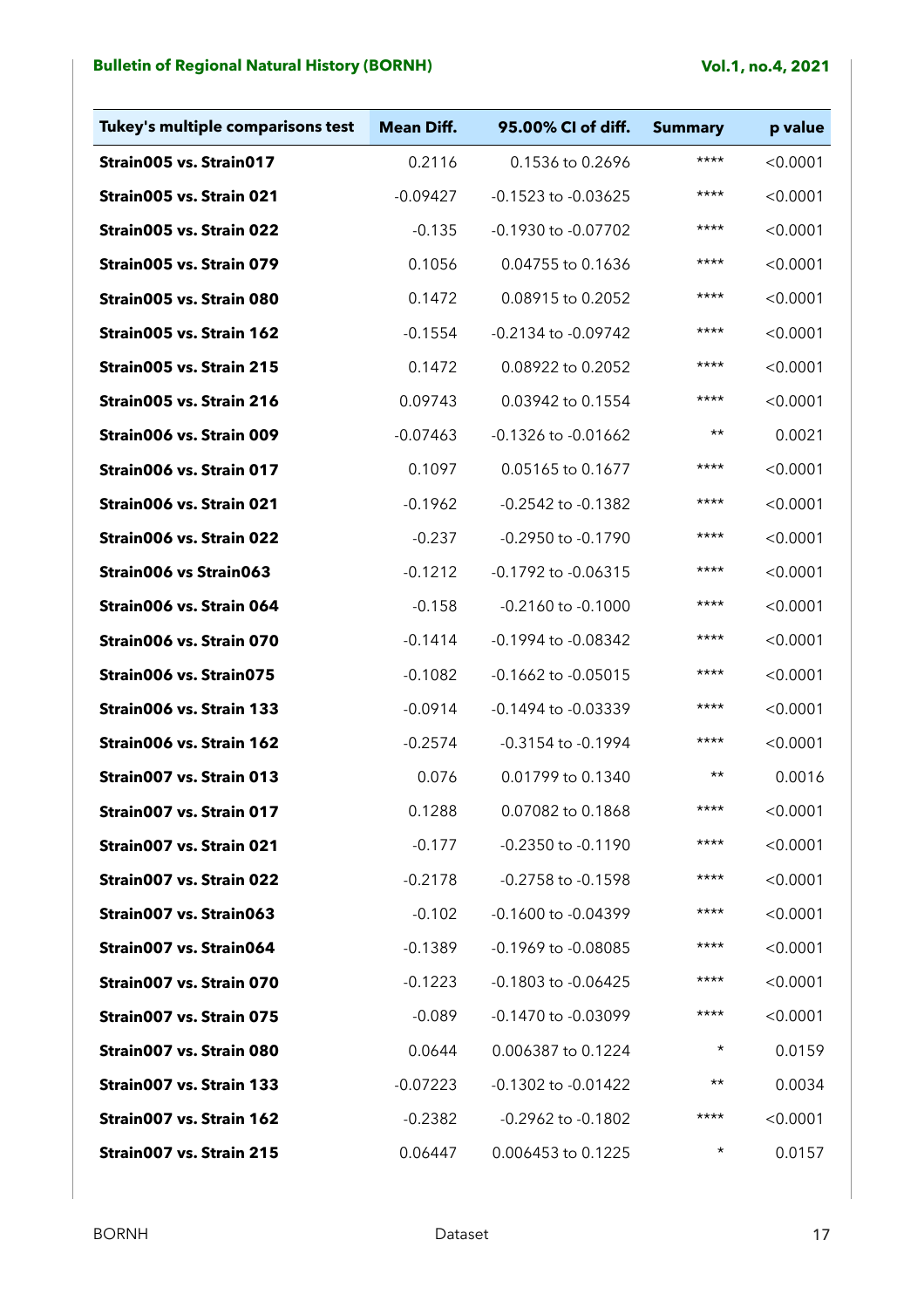| Tukey's multiple comparisons test | <b>Mean Diff.</b> | 95.00% CI of diff.     | <b>Summary</b> | p value  |
|-----------------------------------|-------------------|------------------------|----------------|----------|
| Strain009 vs. Strain 013          | 0.1315            | 0.07345 to 0.1895      | $***$          | < 0.0001 |
| Strain009 vs. Strain016           | 0.08497           | 0.02695 to 0.1430      | $***$          | 0.0002   |
| Strain009 vs. Strain017           | 0.1843            | 0.1263 to 0.2423       | ****           | < 0.0001 |
| Strain009 vs. Strain 021          | $-0.1216$         | -0.1796 to -0.06355    | $***$          | < 0.0001 |
| Strain009 vs. Strain 022          | $-0.1623$         | -0.2203 to -0.1043     | ****           | < 0.0001 |
| Strain009 vs. Strain064           | $-0.0834$         | -0.1414 to -0.02539    | $***$          | 0.0003   |
| Strain009 vs. Strain 070          | $-0.0668$         | -0.1248 to -0.008787   | $^\star$       | 0.0101   |
| Strain009 vs. Strain 079          | 0.07827           | 0.02025 to 0.1363      | $***$          | 0.001    |
| Strain009 vs. Strain 080          | 0.1199            | 0.06185 to 0.1779      | ****           | < 0.0001 |
| Strain009 vs. Strain 162          | $-0.1827$         | -0.2407 to -0.1247     | $***$          | < 0.0001 |
| Strain009 vs. Strain 215          | 0.1199            | 0.06192 to 0.1779      | ****           | < 0.0001 |
| Strain009 vs. Strain 216          | 0.07013           | 0.01212 to 0.1281      | $\star\star$   | 0.0052   |
| Strain010 vs. Strain 013          | 0.1092            | 0.05115 to 0.1672      | ****           | < 0.0001 |
| Strain010 vs. Strain016           | 0.06267           | 0.004653 to 0.1207     | $^\star$       | 0.0219   |
| Strain010 vs. Strain017           | 0.162             | 0.1040 to 0.2200       | ****           | < 0.0001 |
| Strain010 vs. Strain 021          | $-0.1439$         | -0.2019 to -0.08585    | ****           | < 0.0001 |
| Strain010 vs. Strain 022          | $-0.1846$         | -0.2426 to -0.1266     | ****           | < 0.0001 |
| Strain010 vs. Strain063           | $-0.06883$        | -0.1268 to -0.01082    | $\star\star$   | 0.0068   |
| Strain010 vs. Strain 064          | $-0.1057$         | -0.1637 to -0.04769    | $***$          | < 0.0001 |
| Strain010 vs. Strain 070          | $-0.0891$         | -0.1471 to -0.03109    | ****           | < 0.0001 |
| Strain010 vs. Strain 080          | 0.09757           | 0.03955 to 0.1556      | ****           | < 0.0001 |
| Strain010 vs. Strain 162          | $-0.205$          | -0.2630 to -0.1470     | ****           | < 0.0001 |
| Strain010 vs. Strain 215          | 0.09763           | 0.03962 to 0.1556      | $***$          | < 0.0001 |
| Strain013 vs. Strain 021          | $-0.253$          | -0.3110 to -0.1950     | $***$          | < 0.0001 |
| Strain013 vs. Strain 022          | $-0.2938$         | -0.3518 to -0.2358     | $***$          | < 0.0001 |
| Strain013 vs. Strain063           | $-0.178$          | $-0.2360$ to $-0.1200$ | $***$          | < 0.0001 |
| Strain013 vs. Strain 064          | $-0.2149$         | $-0.2729$ to $-0.1569$ | ****           | < 0.0001 |
| Strain013 vs. Strain 070          | $-0.1983$         | $-0.2563$ to $-0.1403$ | ****           | < 0.0001 |
| Strain013 vs. Strain075           | $-0.165$          | $-0.2230$ to $-0.1070$ | $***$          | < 0.0001 |
| Strain013 vs. Strain 101          | $-0.1133$         | -0.1713 to -0.05532    | $***$          | < 0.0001 |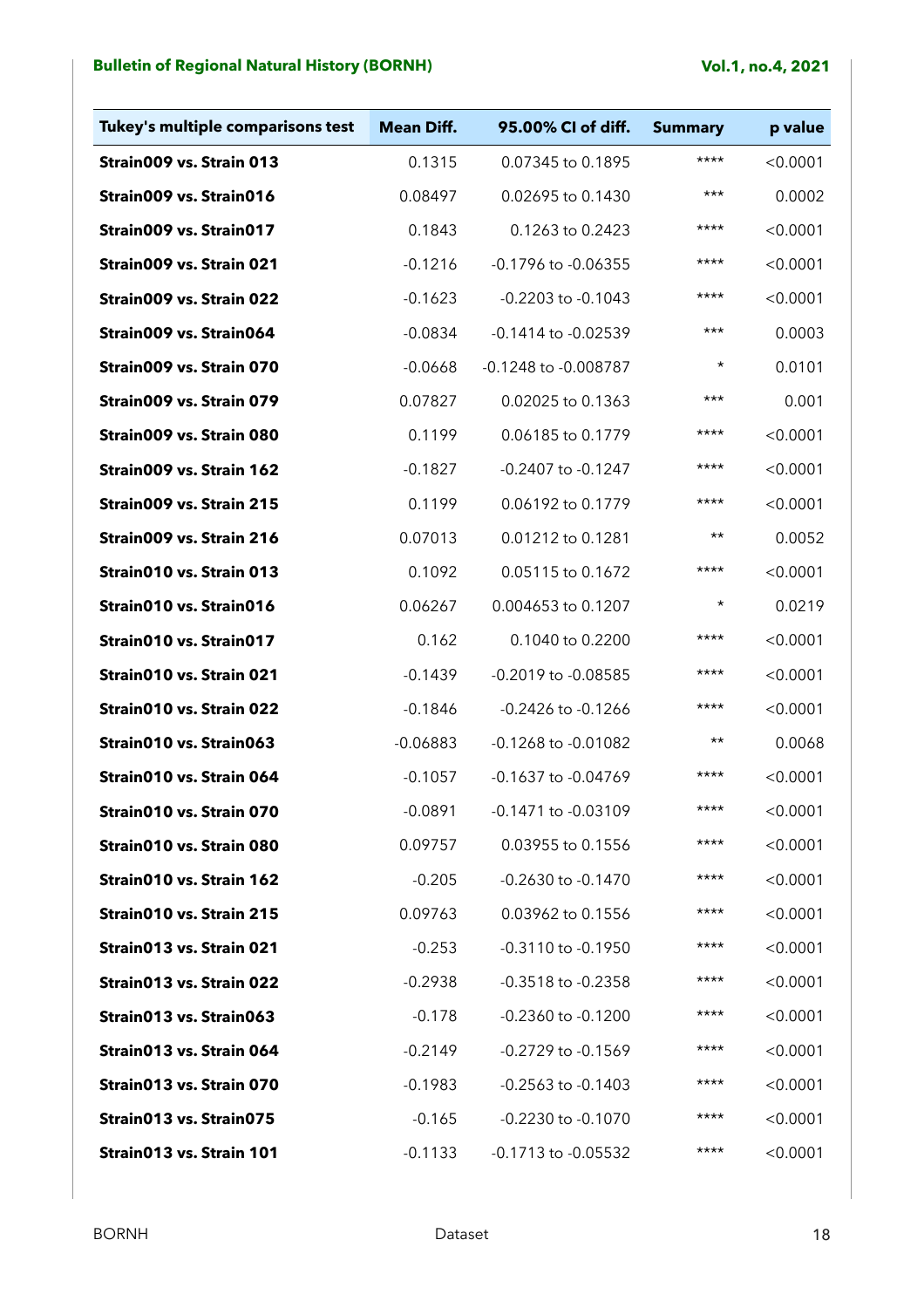| Tukey's multiple comparisons test | <b>Mean Diff.</b> | 95.00% CI of diff.      | <b>Summary</b> | p value  |
|-----------------------------------|-------------------|-------------------------|----------------|----------|
| Strain013 vs. Strain 133          | $-0.1482$         | -0.2062 to -0.09022     | $***$          | < 0.0001 |
| Strain013 vs. Strain 162          | $-0.3142$         | -0.3722 to -0.2562      | ****           | < 0.0001 |
| Strain013 vs. Strain 216          | $-0.06133$        | -0.1193 to -0.003320    | $^\star$       | 0.0279   |
| Strain016 vs. Strain017           | 0.09933           | 0.04132 to 0.1573       | ****           | < 0.0001 |
| Strain016 vs. Strain 021          | $-0.2065$         | -0.2645 to -0.1485      | ****           | < 0.0001 |
| Strain016 vs. Strain 022          | $-0.2473$         | -0.3053 to -0.1893      | ****           | < 0.0001 |
| Strain016 vs. Strain063           | $-0.1315$         | -0.1895 to -0.07349     | $***$          | < 0.0001 |
| Strain016 vs. Strain064           | $-0.1684$         | -0.2264 to -0.1104      | ****           | < 0.0001 |
| Strain016 vs. Strain070           | $-0.1518$         | -0.2098 to -0.09375     | $***$          | < 0.0001 |
| Strain016 vs. Strain075           | $-0.1185$         | -0.1765 to -0.06049     | $***$          | < 0.0001 |
| Strain016 vs. Strain 101          | $-0.06683$        | -0.1248 to -0.008820    | $\star\star$   | 0.01     |
| Strain016 vs. Strain 133          | $-0.1017$         | -0.1597 to -0.04372     | ****           | < 0.0001 |
| Strain016 vs. Strain 162          | $-0.2677$         | -0.3257 to -0.2097      | $***$          | < 0.0001 |
| Strain017 vs. Strain 021          | $-0.3059$         | -0.3639 to -0.2479      | ****           | < 0.0001 |
| Strain017 vs. Strain 022          | $-0.3466$         | -0.4046 to -0.2886      | ****           | < 0.0001 |
| Strain017 vs. Strain063           | $-0.2308$         | -0.2888 to -0.1728      | ****           | < 0.0001 |
| Strain017 vs. Strain064           | $-0.2677$         | -0.3257 to -0.2097      | ****           | < 0.0001 |
| Strain017 vs. Strain 070          | $-0.2511$         | -0.3091 to -0.1931      | $***$          | < 0.0001 |
| Strain017 vs. Strain075           | $-0.2178$         | -0.2758 to -0.1598      | $***$          | < 0.0001 |
| Strain017 vs. Strain 079          | $-0.106$          | -0.1640 to -0.04802     | ****           | < 0.0001 |
| Strain017 vs. Strain 080          | $-0.06443$        | -0.1224 to -0.006420    | $^\star$       | 0.0158   |
| Strain017 vs. Strain 101          | $-0.1662$         | -0.2242 to -0.1082      | $***$          | < 0.0001 |
| Strain017 vs. Strain 133          | $-0.2011$         | -0.2591 to -0.1431      | $***$          | < 0.0001 |
| Strain017 vs. Strain 162          | $-0.367$          | -0.4250 to -0.3090      | ****           | < 0.0001 |
| Strain017 vs. Strain 215          | $-0.06437$        | -0.1224 to -0.006353    | $^\star$       | 0.016    |
| Strain017 vs. Strain 216          | $-0.1142$         | $-0.1722$ to $-0.05615$ | ****           | < 0.0001 |
| Strain021 vs. Strain 063          | 0.07503           | 0.01702 to 0.1330       | $\star\star$   | 0.0019   |
| Strain021 vs. Strain 075          | 0.08803           | 0.03002 to 0.1460       | $***$          | 0.0001   |
| Strain021 vs. Strain 079          | 0.1998            | 0.1418 to 0.2578        | ****           | < 0.0001 |
| Strain021 vs. Strain 080          | 0.2414            | 0.1834 to 0.2994        | $***$          | < 0.0001 |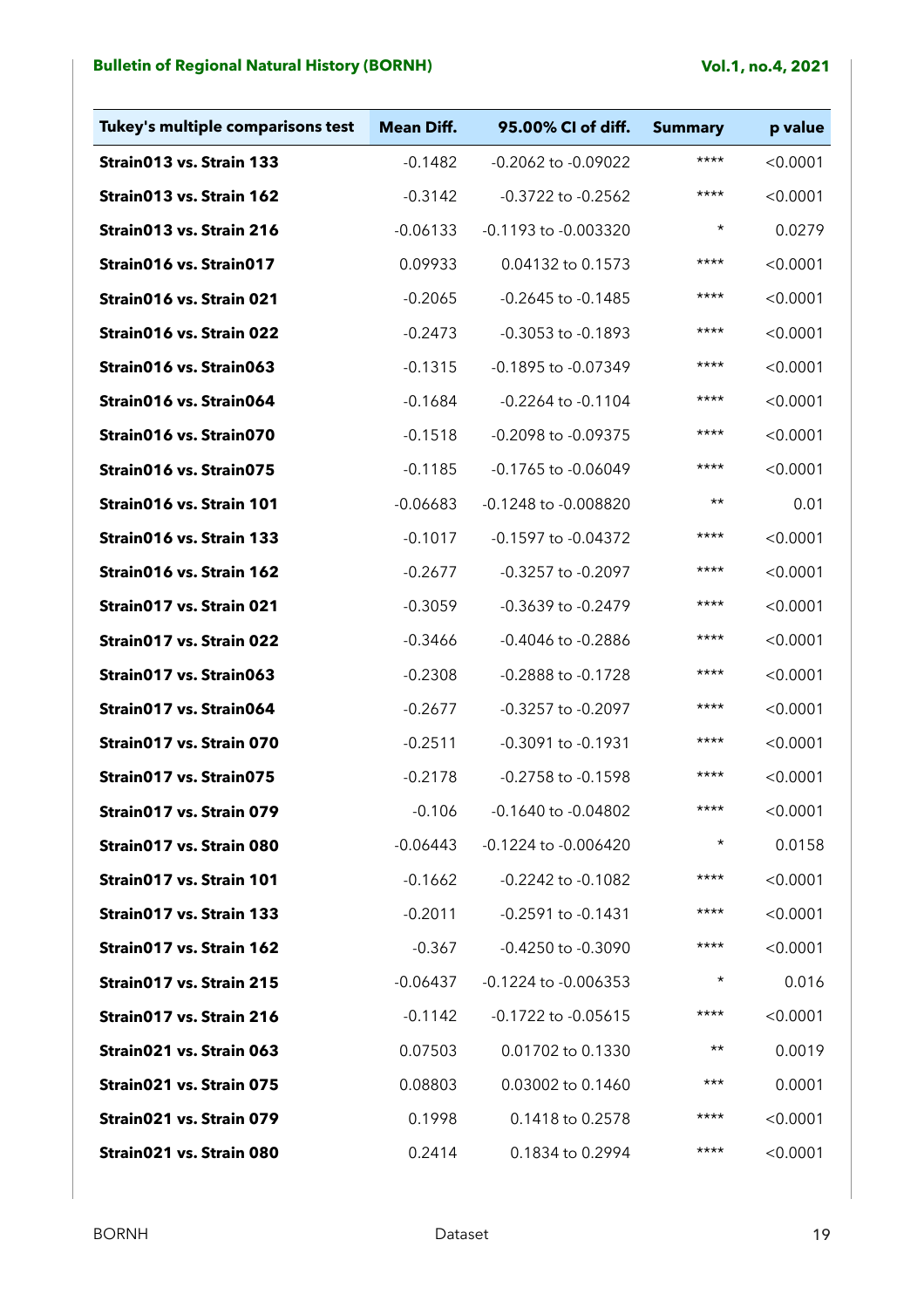| Tukey's multiple comparisons test | <b>Mean Diff.</b> | 95.00% CI of diff.   | <b>Summary</b> | p value  |
|-----------------------------------|-------------------|----------------------|----------------|----------|
| Strain021 vs. Strain 101          | 0.1397            | 0.08169 to 0.1977    | ****           | < 0.0001 |
| Strain021 vs. Strain 133          | 0.1048            | 0.04679 to 0.1628    | ****           | < 0.0001 |
| Strain021 vs. Strain 162          | $-0.06117$        | -0.1192 to -0.003153 | $\star$        | 0.0288   |
| Strain021 vs. Strain 215          | 0.2415            | 0.1835 to 0.2995     | $***$          | < 0.0001 |
| Strain021 vs. Strain 216          | 0.1917            | 0.1337 to 0.2497     | ****           | < 0.0001 |
| Strain022 vs Strain063            | 0.1158            | 0.05779 to 0.1738    | $***$          | < 0.0001 |
| Strain022 vs. Strain064           | 0.07893           | 0.02092 to 0.1369    | $***$          | 0.0009   |
| Strain022 vs. Strain 070          | 0.09553           | 0.03752 to 0.1535    | ****           | < 0.0001 |
| Strain022 vs. Strain 075          | 0.1288            | 0.07079 to 0.1868    | ****           | < 0.0001 |
| Strain022 vs. Strain 079          | 0.2406            | 0.1826 to 0.2986     | $***$          | < 0.0001 |
| Strain022 vs. Strain 080          | 0.2822            | 0.2242 to 0.3402     | ****           | < 0.0001 |
| Strain022 vs. Strain 101          | 0.1805            | 0.1225 to 0.2385     | ****           | < 0.0001 |
| Strain022 vs. Strain 133          | 0.1456            | 0.08755 to 0.2036    | $***$          | < 0.0001 |
| Strain022 vs. Strain 215          | 0.2823            | 0.2243 to 0.3403     | ****           | < 0.0001 |
| Strain022 vs. Strain 216          | 0.2325            | 0.1745 to 0.2905     | ****           | < 0.0001 |
| Strain063 vs. Strain 079          | 0.1248            | 0.06679 to 0.1828    | $***$          | < 0.0001 |
| Strain063 vs. Strain 080          | 0.1664            | 0.1084 to 0.2244     | $***$          | < 0.0001 |
| Strain063 vs. Strain 101          | 0.06467           | 0.006653 to 0.1227   | $\star$        | 0.0151   |
| Strain063 vs. Strain 162          | $-0.1362$         | -0.1942 to -0.07819  | ****           | < 0.0001 |
| Strain063 vs. Strain 215          | 0.1665            | 0.1085 to 0.2245     | ****           | < 0.0001 |
| Strain063 vs. Strain 216          | 0.1167            | 0.05865 to 0.1747    | $***$          | < 0.0001 |
| Strain064 vs. Strain 079          | 0.1617            | 0.1037 to 0.2197     | ****           | < 0.0001 |
| Strain064 vs. Strain 080          | 0.2033            | 0.1453 to 0.2613     | ****           | < 0.0001 |
| Strain064 vs. Strain 101          | 0.1015            | 0.04352 to 0.1595    | ****           | < 0.0001 |
| Strain064 vs. Strain 133          | 0.06663           | 0.008620 to 0.1246   | $^\star$       | 0.0104   |
| Strain064 vs. Strain 162          | $-0.09933$        | -0.1573 to -0.04132  | ****           | < 0.0001 |
| Strain064 vs. Strain 215          | 0.2033            | 0.1453 to 0.2613     | ****           | < 0.0001 |
| Strain064 vs. Strain 216          | 0.1535            | 0.09552 to 0.2115    | ****           | < 0.0001 |
| Strain 070 vs. Strain 079         | 0.1451            | 0.08705 to 0.2031    | ****           | < 0.0001 |
| Strain 070 vs. Strain 080         | 0.1867            | 0.1287 to 0.2447     | $***$          | < 0.0001 |